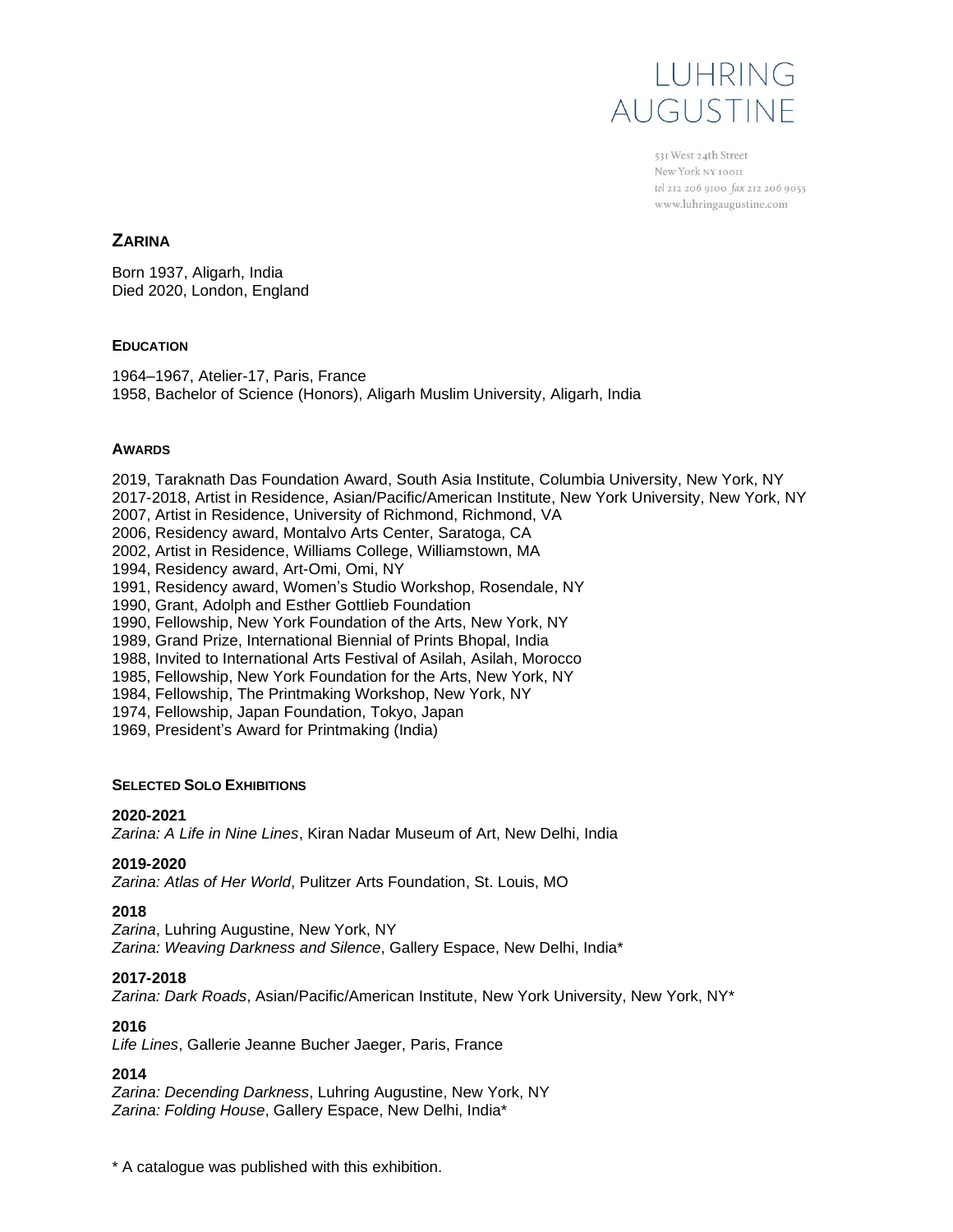### **2012–2013**

*Zarina: Paper like Skin*, Armand Hammer Museum of Art and Culture Center, Los Angeles, CA; Solomon R. Guggenheim Museum, New York, NY; Art Institute of Chicago, Chicago, IL\*

### **2011**

*Noor*, Galerie Jaeger Bucher, Paris, France\* *Zarina Hashmi: Anamnesis 1970–1989*, Lakeeren—The Contemporary Art Gallery, Mumbai, India *Zarina Hashmi: Recent Works*, Gallery Espace, New Delhi, India\*

# **2009**

*The Ten Thousand Things*, Luhring Augustine, New York, NY

# **2007**

*Directions to My House: Shanghai Contemporary 07, Best of Artists*, Shanghai, China *Paper Houses*, Gallery Espace, New Delhi, India\* *Weaving Memory 1990–2006*, Bodhi Art, Mumbai, India\*

# **2006**

*Silent Soliloquy*, Bodhi Art, Singapore\*

# **2005**

*Counting*, Bose Pacia, New York, NY\*

### **2004**

*Cities, Countries and Borders,* Gallery Chemould, Mumbai, India; Gallery Espace, New Delhi, India; Chawkandi Art, Karachi, Pakistan; Rohtas Gallery 2, Lahore, Pakistan\*

### **2003**

*Maps, Homes and Itineraries*, Gallery Lux, San Francisco, CA

### **2002**

*Home Is a Foreign Place*, Korn Gallery, Drew University, Madison, NJ\*

# **2001**

*Mapping a Life, 1991–2001*, Mills College Art Museum, Oakland, CA\*

### **2000**

*Home Is a Foreign Place*, Admit One, New York, NY; Gallery Espace, New Delhi, India; Chawkandi Art, Karachi, Pakistan\*

# **1994**

*Homes I Made*, Faculty Gallery, University of California, Santa Cruz, Santa Cruz, CA

# **1993**

Chawkandi Gallery, Karachi, Pakistan

### **1992**

*House with Four Walls*, Bronx Museum of the Arts, Bronx, NY

### **1990**

*Zarina: Recent Work, Bronze, Cast Paper, Etchings*, Roberta English Gallery, San Francisco, CA

# **1986**

*Zarina Hashmi*: *Paper Works*, Art Heritage Gallery, New Delhi, India; Chitrakoot Art Gallery, Calcutta, India; Cymroza Art Gallery, Bombay, India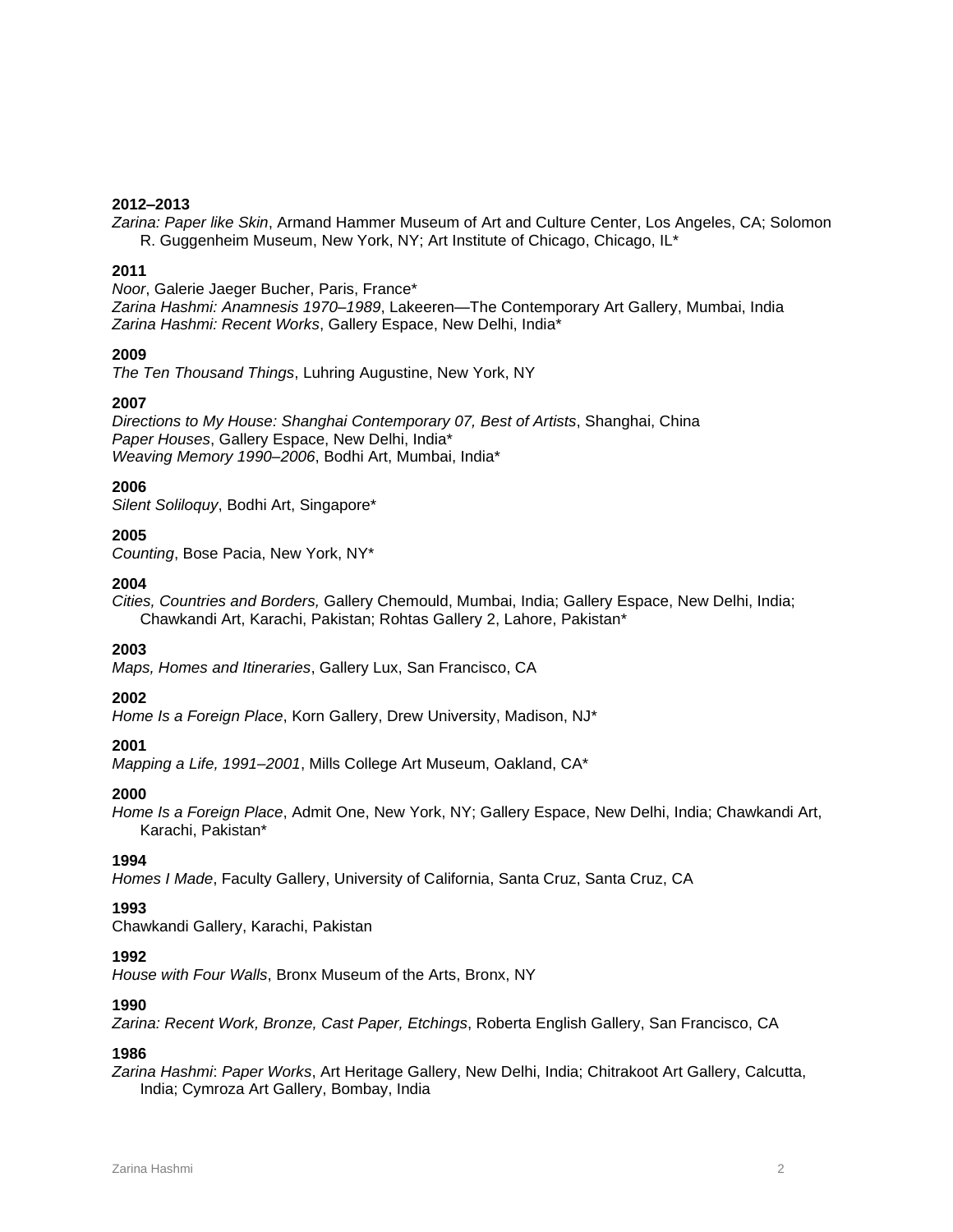*Zarina*, Chawkandi Gallery, Karachi, Pakistan *Women Artist Series*, Rutgers, The State University of New Jersey, New Brunswick, NJ

# **1983**

*Zarina*, Satori Gallery, San Francisco, CA

# **1981**

*Zarina: Cast Paper Works*, Herbert F. Johnson Museum of Art, Cornell University, Ithaca, NY *Zarina: Recent Cast Paper Works*, Orion Editions, New York, NY

# **1977**

*Zarina Hashmi*, Galleri Alana, Oslo, Norway

# **1976**

*Zarina*, India Ink Gallery, Los Angeles, CA

# **1974**

*Zarina*, Triveni Kala Sangam, New Delhi, India *Zarina*, India Ink Gallery, Los Angeles, CA

# **1973**

*Zarina: Woodprints*, India Ink Gallery, Los Angeles, CA

**1972**

*Zarina*, Gallery Chanakya, New Delhi, India *Zarina*, Galleri F 15, Jeløy, Norway

# **1971**

*Zarina*, The Cultural Center Ora, Athens, Greece *Zarina*, Gallery Chanakya, New Delhi, India

# **1970**

*Graphics by Zarina*, Pundole Art Gallery, Bombay, India

**1969**

*Zarina*, Gallery Chanakya, New Delhi, India

# **1968**

*Zarina*, Kunika-Chemould Art Centre, New Delhi, India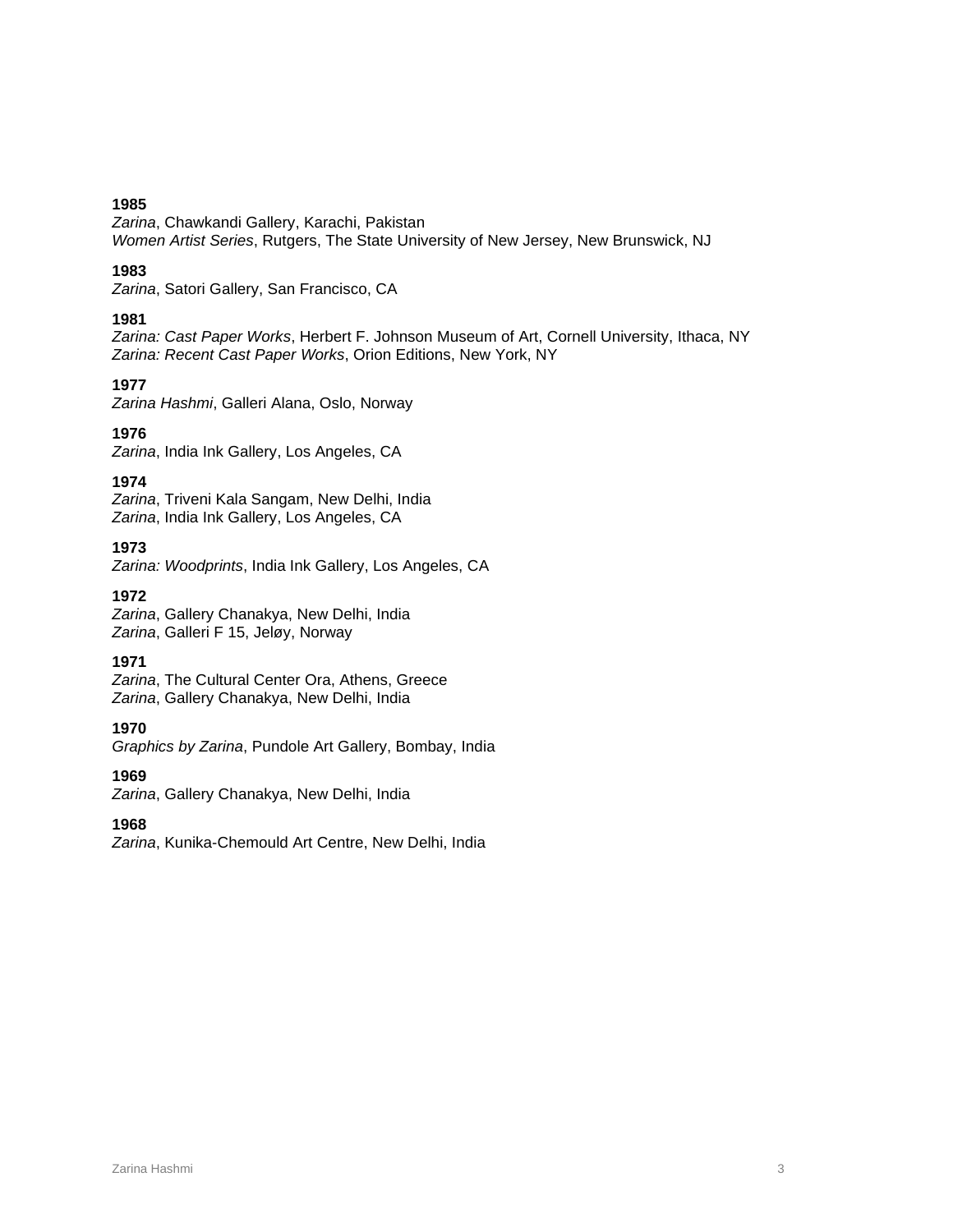### **SELECTED GROUP EXHIBITIONS**

### **2022**

*Art for the Future: Artists Call and Central American Solidarity in the 1980s*, Tufts University Art Galleries, Tufts University, Medford, MA

### **2021-2022**

*Annotations & Improvisations*, Miles McEnery Gallery, New York, NY *Fault Lines: Contemporary Abstraction by Artists from South Asia*, Philadelphia Museum of Art, Philadelphia, PA

### **2021**

*Memories Arrested in Space*, Akara Art Gallery, Mumbai, India

### **2020-2021**

*Inaugural Installations: Kinder Building*, Museum of Fine Arts, Houston, Houston, TX *The Location of Lines*, Museum of Contemporary Art, Chicago, Chicago, IL *Nothing Is So Humble: Prints from Everyday Objects*, Whitney Museum of American Art, New York, NY

### **2020**

*I open my eyes and see myself under a tree laden with fruit that I cannot name*, Center for Book Arts, New York, NY

*The Pleasure Pavilion: A Series of Installations*, Luhring Augustine Bushwick, Brooklyn, NY

### **2019-2020**

*Crossing Lines, Constructing Home: Displacement and Belonging in Contemporary Art*, Harvard Art Museums, Cambridge, MA

*Home Is a Foreign Place: Recent Acquisitions in Context*, Met Breuer, New York, NY

*Homelands: Art from Bangladesh, India and Pakistan*, Kettle's Yard, University of Cambridge, Cambridge, England

*Marking Time: Process in Minimal Abstraction*, Solomon R. Guggenheim Museum, New York, NY *Transcendent: Spirituality in Contemporary Art*, Burlington City Arts, Burlington, VT

#### **2019**

*Altered Inheritances: Home Is a Foreign Place*, Ishara Art Foundation, Dubai, United Arab Emirates *Deeper Within Its Silence*, Devi Art Foundation, Delhi, India

*India's French Connection: Indian Artists in France*, DAG, New York, NY

*Shadow Lines: Experiments with Light, Line and Liminality*, Shrine Empire, New Delhi, India *Soft and Wet*, EFA Project Space, New York, NY

*The Warmth of Other Suns: Stories of Displacement*, Phillips Collection, Washington, DC

### **2018-2019**

*Inhabiting the Mediterranean*, IVAM - Institut Valencià d'Art Modern, Valencia, Spain

### **2018**

*Beyond Transnationalism: The Legacy of Post Independent Art from South Asia*, Dr. Bhau Daji Lad Museum, Mumbai, India

*Débris-collages : récupérer, assembler et reconstruire*, Lille métropole musée d'art moderne d'art contemporain et d'art brut (LaM), Villeneuve d'Ascq, France

*Dialectics of Entanglement: Do We Exist Together ?*, A.I.R. Gallery, Brooklyn, NY\* *The House Imaginary*, San Jose Museum of Art, San Jose, CA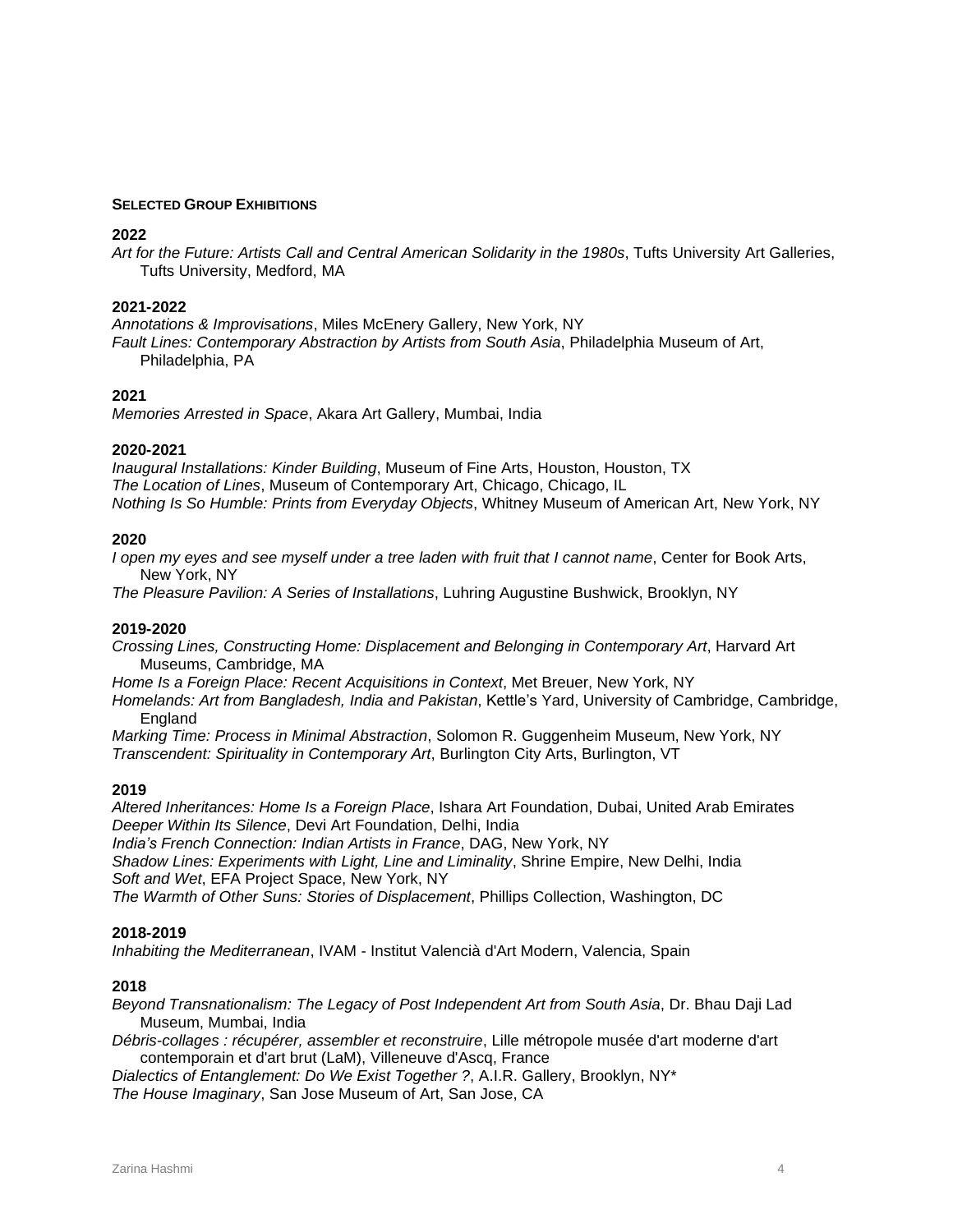*Planetary Planning*, Dhaka Art Summit, Shilpakala Academy, Dhaka, Bangladesh

### **2017-2018**

*Alchemy: Transformations in Gold*, Des Moines Art Center, Des Moines, IA; Akron Art Museum, Akron, OH\*

*Art and Space*, Guggenheim Museum Bilbao, Bilbao, Spain\* *Thirty Works for Thirty Years*, Menil Collection, Houston, TX

# **2017**

*The 10 Year Hustle*, Chatterjee & Lal, Mumbai, India *Exhibition 1*, Institute of Arab and Islamic Art, New York, NY *Le Féminin Demeure*, Jeanne Bucher Jaeger, Paris, France *Lucid Dreams and Distant Visions: South Asian Art in the Diaspora*, Asia Society, New York, NY *On Line Dot*, Japan Foundation, New Delhi, India *Passion de l'art: Galerie Jeanne Bucher Jaeger depuis 1925*, Musée Granet, Aix-en-Provence, France *Popcorn: design, art et cinéma*, Musée d'Art Moderne et Contemporain, Saint-Etienne, France *The Restless Earth/ La Terra Inquieta*, La Triennale di Milano, Fondazione Nicola Trussardi, Milan, Italy\* *Summer of 2017*, 1x1 Gallery, Dubai, United Arab Emirates *Unmoored Geographies*, Ulrich Museum of Art, Wichita, KS *Whispers from the Earth*, Jeanne Bucher Jaeger, Paris, France

# **2016-2017**

*Archaeology of the Present: Museum Collection*, Musée d'Art Moderne et Contemporain, Saint Étienne, France

*Workshop and Legacy: Stanley William Hayter, Krishna Reddy, Zarina Hashmi*, Metropolitan Museum of Art, New York, NY

### **2016**

*Built/World*, Savannah College of Art and Design Museum, Savannah, GA

*Le Contemporain dessiné. Parcours aux Arts Décoratifs: Drawing Now Paris*, Musée des Arts Décoratifs, Paris, France

*Dialogue VIII*, Jeanne Bucher Jaeger, Paris, France

*Getting Across: An Exhibition on Borders*, Goethe Institute/ Max Mueller Bhavan, New Delhi, India

*The Journey is the Destination: The Artist's Journey between Then and Now*, Jehangir Nicholson Art Foundation, CSMVS, Mumbai, India

*We Refugees: Of the Right to Have Rights*, Badischer Kunstverein, Karlsruhe, Germany

### **2015**

*Apparitions: Frottages and Rubbings from 1860 to Now*, Armand Hammer Museum of Art and Culture Center, Los Angeles, CA

*Carte Blanche to Luhring Augustine,* Galerie Patrick Seguin, Paris, France

*Constructs | Constructions*, Kiran Nadar Museum of Art, New Delhi, India

*Drawing Biennial*, Drawing Room, Tannery Arts, London, England

*Formal Relations*, Taymour Grahne Gallery, New York, NY

*Neither Here nor There: Borders and Mobility in Contemporary Art*, Mildred Lane Kemper Art Museum, St. Louis, MO

*Organic Sculpture*, Alison Jacques Gallery, London, England

*Possibilities of Paper: Select Works by Lucas Artists Fellows (2005–2015)*, Montalvo Arts Center, Saratoga, CA

### **2014–2016**

*Experiments with Truth: Gandhi and Images of Nonviolence*, Menil Collection, Houston, TX; Musée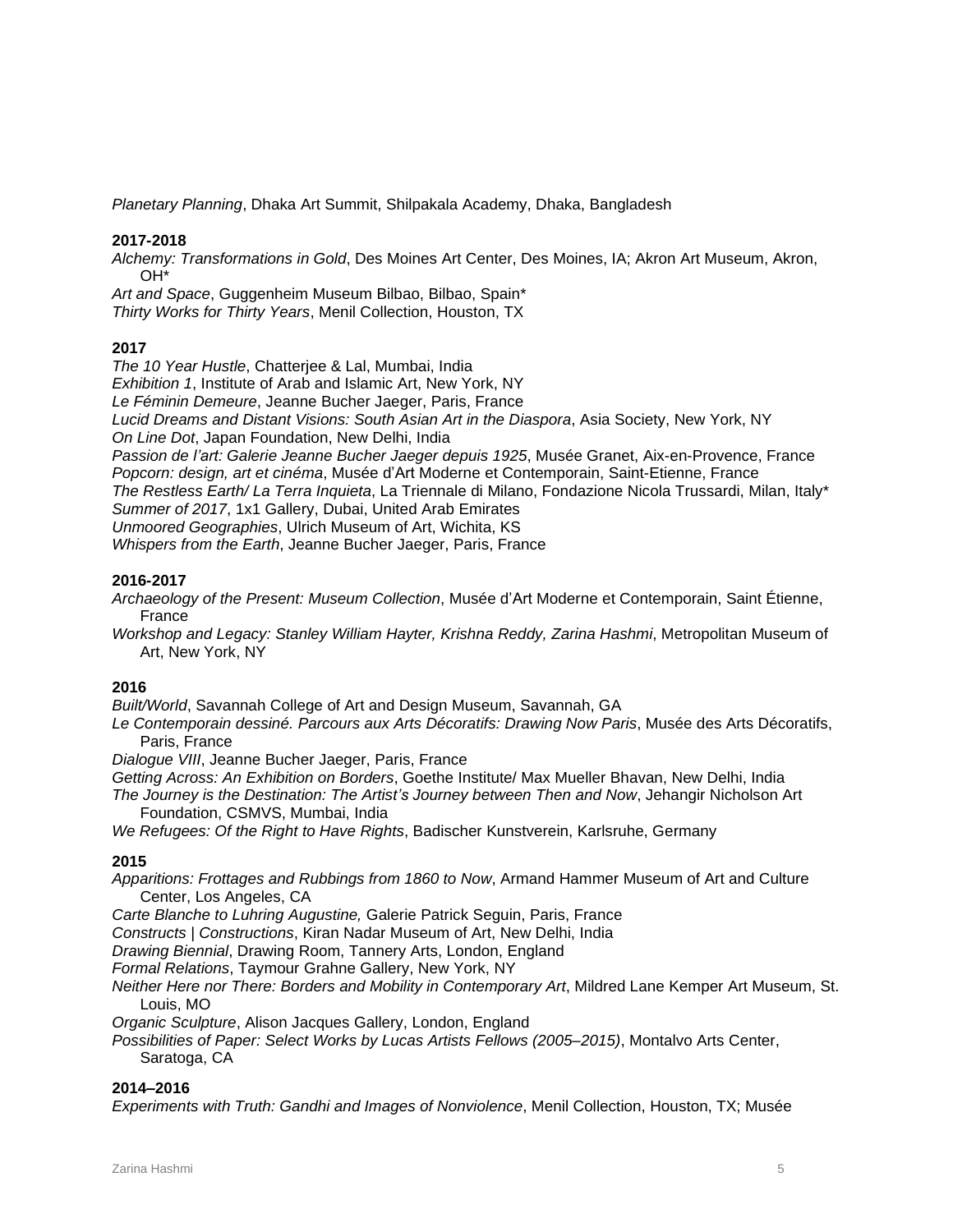international de la Croix-Rouge et du Croissant-Rouge, Geneva, Switzerland\*

# **2014**

*Advance through Retreat*, Rockbund Art Museum, Shanghai, China *Artevida*, Casa França-Brasil, Rio de Janeiro, Brazil\* *Beyond Modern: Nineteenth-Century French Drawings from the Morgan Library and Museum and the Menil Collection*, Menil Collection, Houston, Texas *Dialogue VI*, Galerie Jaeger Bucher, Paris, France *Drawing 2014: Seven Decades of Indian Drawings*, Gallery Espace, New Delhi, India *SABZA O GUL*, Chawkandi Art, Karachi, Pakistan *Trajectories: 19th–21st Century Printmaking in Pakistan and India*, Sharjah Art Museum, Sharjah, United Arab Emirates *Zameen*, Art District XIII, Lado Sarai, New Delhi, India

# **2013**

*Beyond Belief—100 Years of the Spiritual in Modern Art—Highlights from SFMOMA's Collection*, Contemporary Jewish Museum, San Francisco, CA *Black Sun*, Devi Art Foundation, Delhi, India

*Companionable Silences*, Palais de Tokyo, Paris, France

*Dialogue V*, Galerie Jaeger Bucher, Paris, France

*Matter and Memory*, Galerie Jaeger Bucher, Paris, France

*Sculptrices*, Villa Datris, L'Isle-sur-la-Sorgue, France

# **2012–2013**

*Women In-Between: Asian Women Artists 1984–2012*, Fukuoka Asian Art Museum, Fukuoka, Japan; Okinawa Prefectural Museum and Art Museum, Naha, Japan; Tochigi Prefectural Museum of Fine Arts, Utsunomiya, Japan; Mie Prefectural Art Museum, Tsu, Japan

### **2012**

*Lines of Control*, Herbert F. Johnson Museum of Art, Cornell University, Ithaca, NY; Nasher Museum of Art, Durham, NC\*

*Modernist Art from India: Approaching Abstraction*, Rubin Museum of Art, New York, NY

### **2011**

*Contemporary Galleries: 1980–Now*, Museum of Modern Art, New York, NY *Dialogue III*, Galerie Jaeger Bucher, Paris, France *Dialogue IV*, Galerie Jaeger Bucher, Paris, France *Drawn from Life; A Green Cardamom Project*, Abbot Hall Art Gallery, Kendal, England\* *Everyone Agrees: It's about to Explode*, India Pavilion, 54th Venice Biennale, Venice, Italy\* *Homespun*, Devi Art Foundation, New Delhi, India *Roots in the Air, Branches Below: Modern and Contemporary Art from India*, San Jose Museum of Art, San Jose, CA *Serpentine Pavilion Symposium*, Serpentine Gallery, London, England *Si l'espace n'était qu'une dimension intérieure* [What if space was only an inside notion], Abbaye St André, Centre d'Art Contemporain de Meymac, Meymac, France

*Untitled*, 12th Istanbul Biennial, Istanbul, Turkey\*

### **2010**

*A Collection*, Sakshi Gallery, Mumbai, India

*Dialogue I*, Galerie Jaeger Bucher, Paris, France *Hand, Voice, Vision: Artists' Books from Women's Studio Workshop*, Grolier Club, New York, NY\* *Mind and Matter: Alternative Abstractions, 1940s to Now*, Museum of Modern Art, New York, NY *Orientations: Trajectories in Indian Art*, Foundation De Elf Lijnen, Oudenburg, Belgium\*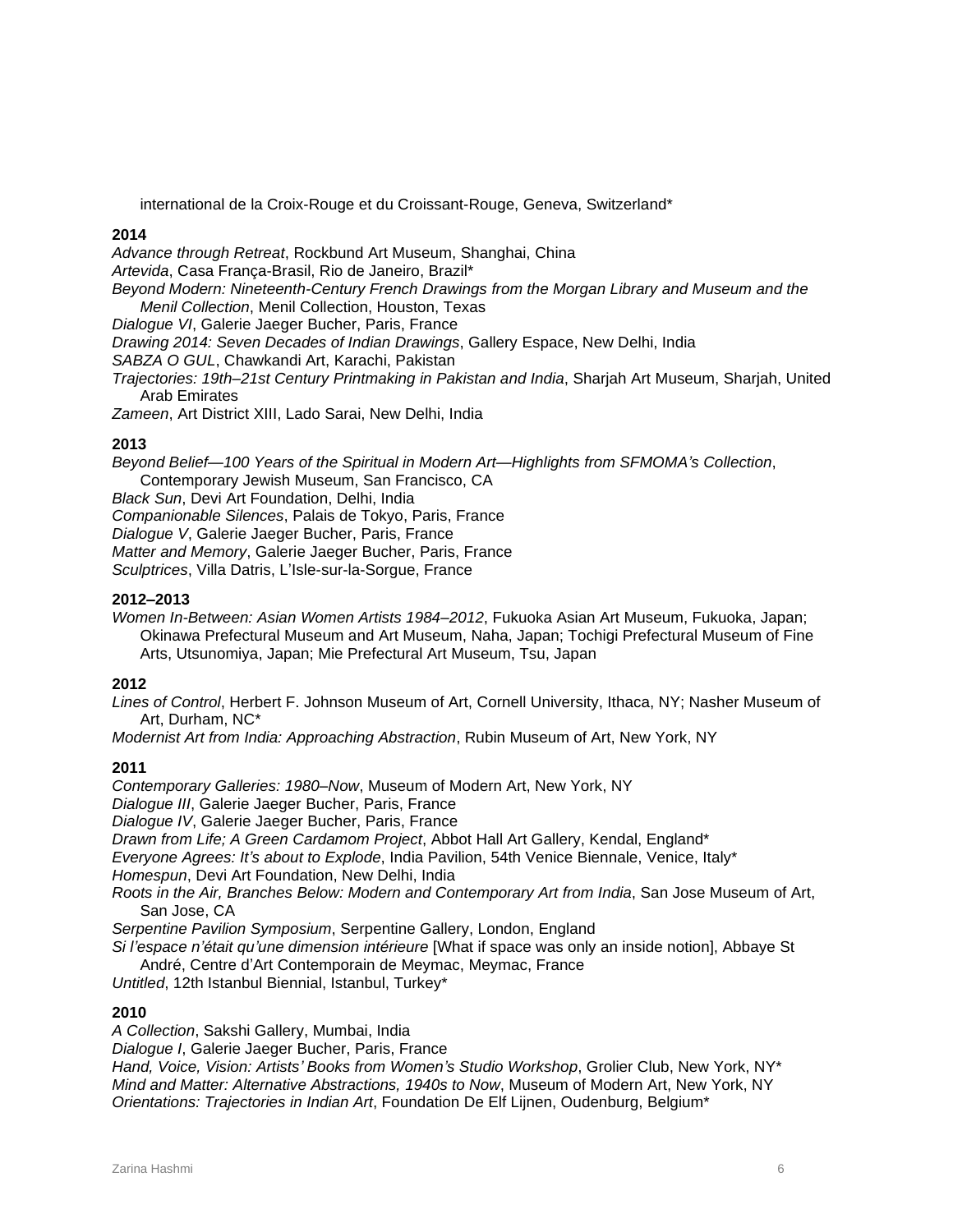*Twenty Five*, Luhring Augustine, New York, NY\*

### **2009**

*The Third Mind: American Artists Contemplate Asia 1860–1989*, Solomon R. Guggenheim Museum, New York, NY\*

### **2008**

*Drawn from Life: Drawing Space*, Green Cardamom, London, England *Everywhere Is War (And Rumours of War)*, Bodhi Art, Mumbai, India *Expansion-résonance*, Galerie Jaeger Bucher, Paris, France\* *Fault Lines*, Bodhi Art, Mumbai, India *Fluid Structures*, Vadera Art Gallery, New Delhi, India *Frontlines: Notations from the Contemporary Indian Urban*, Bodhi Berlin, Berlin, Germany *Gouge: The Modern Woodcut*, Armand Hammer Museum of Art and Culture Center, Los Angeles, CA\* *India moderna*, Instituto Valenciano de Arte Moderno, Valencia, Spain\* *A Year in Exhibitions / Annual Report*, 7th Gwangju Biennale, Gwangju, South Korea\*

### **2007–2009**

*WACK! Art and the Feminist Revolution*, Geffen Contemporary at MOCA, Los Angeles, CA; National Museum of Women in the Arts, Washington, DC; MoMA PS1, Long Island City, NY; Vancouver Art Gallery, Vancouver, Canada\*

### **2006**

*Back to the Future*, Gallery Espace, New Delhi, India\* *Footprints—Women in Printmaking*, Gallery Chemould, Mumbai, India\* *Making of Divinity*, Sakshi Gallery, Mumbai, India *Works by Mehlli Gobhai, Nasreen Mohamedi & Zarina Hashmi*, Bombay Art Gallery, Mumbai, India

### **2005**

*Crossovers and Rewrites: Borders over Asia,* World Social Forum, Museum of Contemporary Art, Porto Alegre, Brazil\*

*Figures of Thinking: Convergences in Contemporary Culture*, Richard E. Peeler Art Center, DePauw University, Greencastle, IN; John J McDonough Museum of Art, Youngstown State University, Youngstown, OH; Tufts University Art Gallery, Medford, MA; Western Gallery, Western Washington University, Bellingham, WA; Joel and Lila Harnett Museum of Art, University of Richmond, Richmond, VA; Chicago Cultural Center, Chicago, IL\*

### **2004–2005**

*Subtlety—Minimally,* Sakshi Gallery, Mumbai, India; Lalit Kala Akademi, New Delhi, India\*

### **2003**

*Fresh Talk Revisited: New York Artists from Fresh Talk / Daring Gazes, Conversations on Asian American Art*, Asian/Pacific/American Institute, New York, NY\*

### **2002**

*From the Two Pens: Line and Color in Islamic Art*, Williams College Museum of Art, Williamstown, MA *Reflections at a Time of Transformation: American Muslim Artists Reach Out to New Yorkers*, Cathedral of Saint John the Divine, New York, NY

### **2001**

Fifth Bharat Bhavan International Biennial of Prints. Roopankar Museum of Fine Arts, Bhopal, India\*

#### **1999**

*Icons of the Millennium*, Lakeeren—The Contemporary Art Gallery, Mumbai, India\*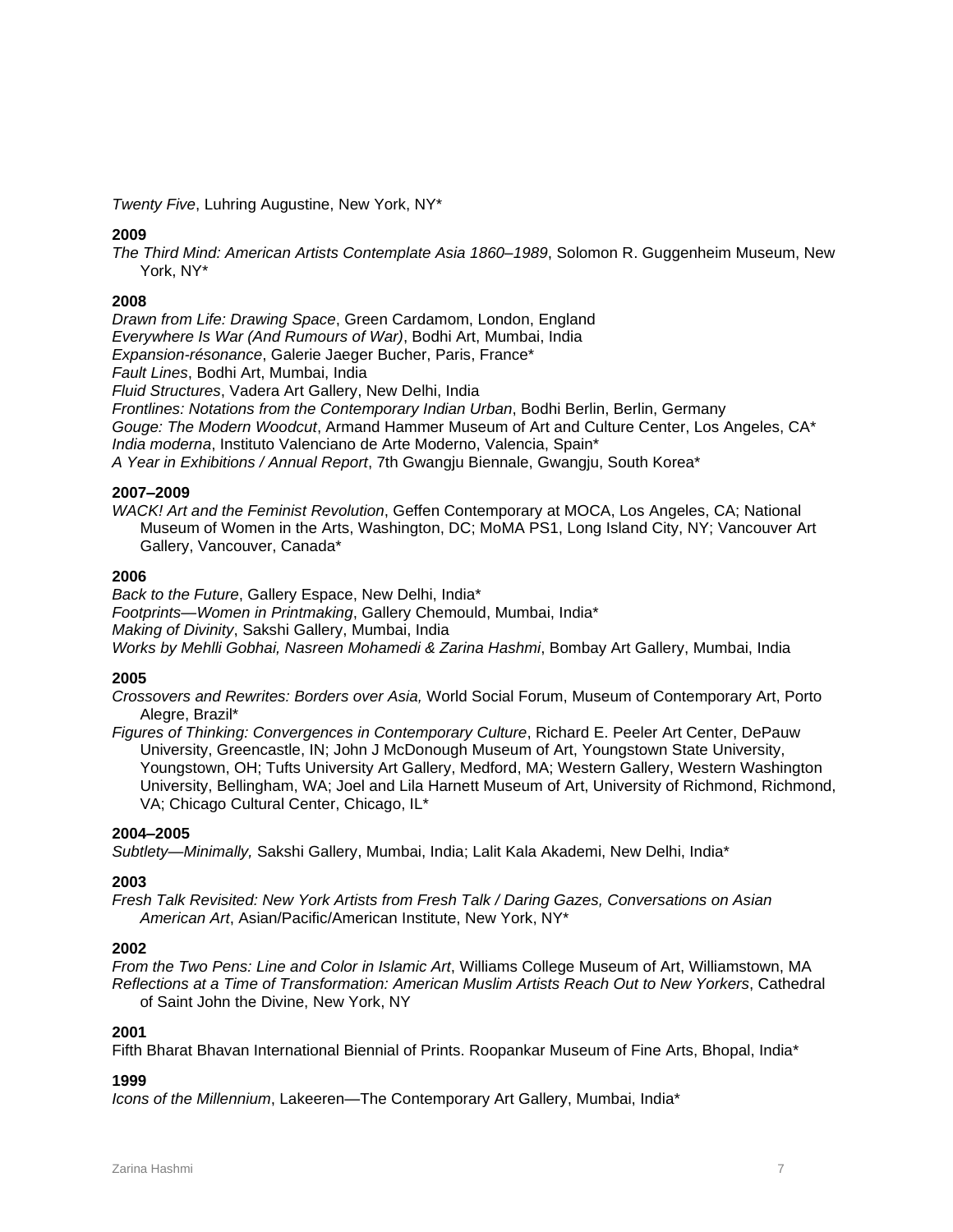*Ada or Ardor*, Nature Morte, New Delhi, India

*Asian American Artists / Cross Cultural Voices*, Stony Brook University Art Gallery, Stony Brook, NY *Connections*, Euphrat Museum of Art, De Anza College, Cupertino, CA

### **1997**

*India and Pakistan Contemporary Prints*, Victoria and Albert Museum, London, England *Out of India: Contemporary Art of the South Asian Diaspora*, Queens Museum of Art, Queens, NY\*

# **1996**

*25 Years of Feminism/ 25 Years of Women's Art*, Mason Gross School of the Arts, Rutgers, The State University of New York, New Brunswick, NJ

*Asian Fusion / Contemporary Asian American Art*, Hillwood Art Museum, Long Island University, Brookville, NY

*Mini Print '96*, Gallery Espace, New Delhi, India\*

# **1995**

*Arts and Letters*, June Kelly Gallery, New York, NY Third Bharat Bhavan International Biennial of Prints, Roopankar Museum of Fine Arts, Bhopal, India\*

# **1994–1996**

*Asia/America: Identities in Contemporary Asian American Art*, Asia Society, New York, NY; Tacoma Art Museum, Tacoma, WA; Walker Art Center, Minneapolis, MN; Honolulu Academy of Arts, Honolulu, HI; Yerba Buena Center for the Arts, San Francisco, CA; MIT List Visual Arts Center, Cambridge, MA; Blaffer Art Museum, University of Houston, Houston, TX\*

# **1994**

*A Celebration of Asian / Pacific American Arts*, Tweed Gallery, New York, NY International Print Triennial and Intergrafica, Kraków, Poland\* *Lord, This Black Woman'd Rather Paint Than Talk: Celebrating the Life and Work of Vivian E. Browne*, Adobe Krow Archives, Bakersfield, CA

# **1993**

*Artists Books*, Harper Collins, New York, NY *Hopes and Dreams: Celebrating the Spirit of Immigration*, Tweed Gallery, New York, NY *Pacific Rim International Print Exhibition*, University of Hawaii at Hilo, Hilo, HI

# **1992**

*From Bonnard to Baselitz: From Print Collection*, Bibliothèque Nationale, Paris, France Norwegian International Print Triennial, Fredrikstad, Norway

# **1991**

*The Abstract / Abstraction Show*, Foreman Gallery, Hartwick College, Oneonta, NY

# **1990**

*Memory/Reality*, Ceres Gallery, New York, NY *USA Graphics*, Grafiska Sällskapet, Stockholm, Sweden

### **1989**

Bharat Bhavan International Biennial of Prints, Bhopal, India\*

# **1988**

*1*è*re triennale mondiale d*'*estampes petit format*, A.M.A.C. Association Mouvement d'Art Contemporain, Chamalieres, France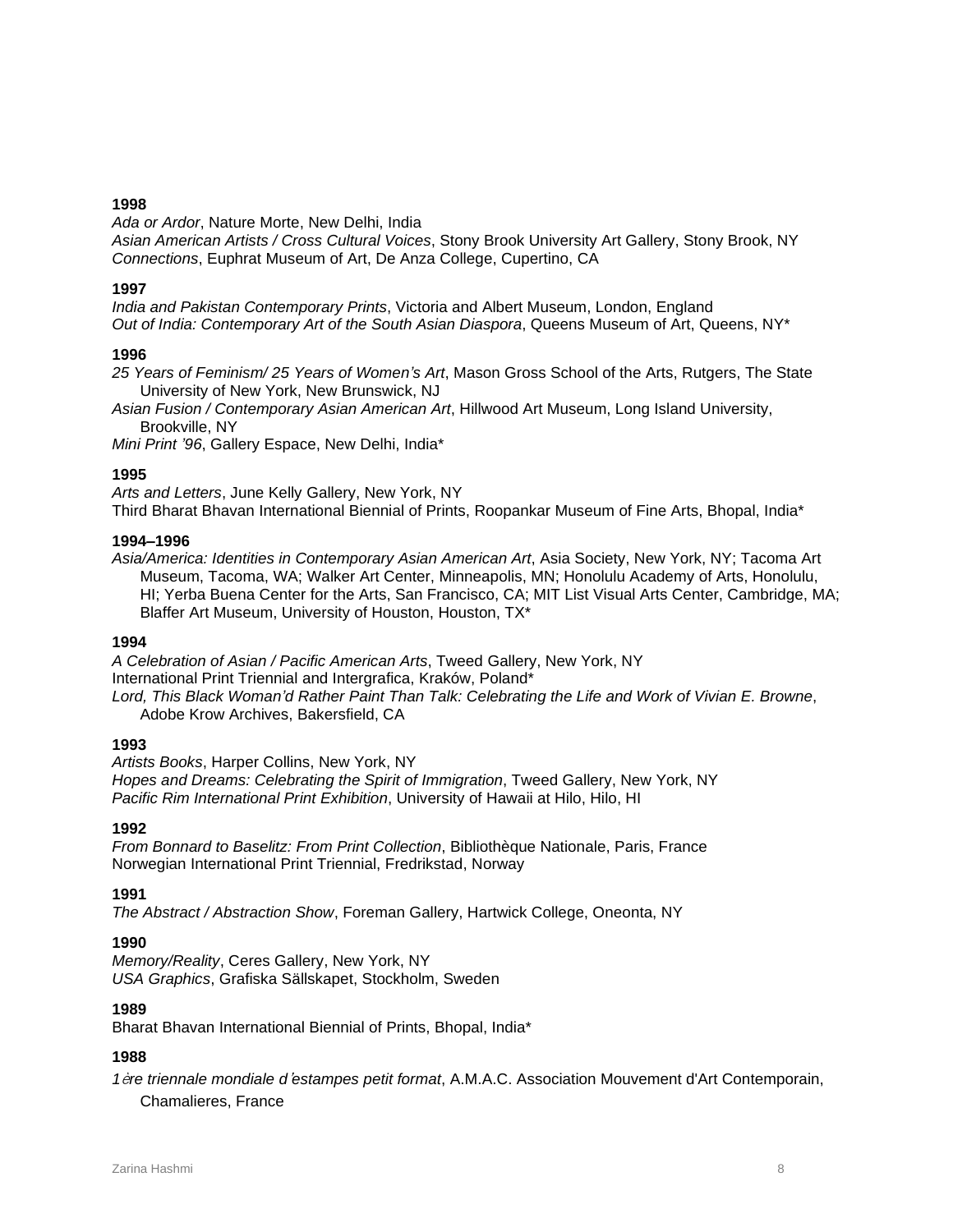*Art for Cry*, Jehangir Art Gallery, Bombay, India; Birla Academy of Art and Culture, Calcutta, India; College of Art, Talik Marg, New Delhi, India; Karnataka Chitra Kala Parishath, Bangalore, India

*Coast to Coast: A Women Color National Artists' Book Project*, Diverse Works Gallery, Houston, TX; The College of Wooster Art Museum, Wooster,OH; DePauw University Art Museum, Greencastle, IN; The Center for Book Arts, New York, NY; The University of Michigan School of Art Museum, Ann Arbor, MI; The Radford University Flossie Martin Gallery, Radford, VA; The Eubie Blake Center and The Baltimore Museum, Baltimore, MD; Baltimore Museum, Baltimore, MD; Artemisia Gallery, Chicago, IL; The Jamaica Arts Center, Queens, NY; \*

*Dwelling*, 56 Bleecker Gallery Ltd, New York, NY

*Forty Years, Robert Blackburn and the Printmaking Workshop*, Metro-Dade Cultural Center, Miami, FL\* *The Language of Form: The Form of Language*, Rosa Esman Gallery, New York, NY

# **1986**

*Fathers*, Asian Arts Institute, New York, NY\*

- *The Heroic Female: Images of Power—Works by Women Artists Affiliated with NYFA/Women's Center for Learning*, Ceres Gallery, New York, NY
- *Through a Master Printer: Robert Blackburn and the Printmaking Workshop*, Bronx Museum of Art, Bronx, NY; Columbia Museum of Art, Columbia, SC\*

# **1985**

*Cornell University Department of Art Faculty Exhibition*, Herbert F. Johnson Museum of Art, Cornell University, Ithaca, NY\*

*Ripe Fruit*, Institute for Art and Urban Resources, P.S.1, Long Island City, NY

### **1984**

- *1984/1985 Women Artists Series*, Mabel Smith Douglass Library, Rutgers, The State University of New Jersey, New Brunswick, NJ\*
- *1984: Big Brother Is Watching*, Women's Art Registry of Minnesota, Minneapolis, MN: Women's Graphic Center, Los Angeles, CA; Local 1734 Gallery, Washington, DC; New York Feminist Art Institute, New York, NY\*

*Dimensional Paper: Second National Invitational Exhibition*, Salisbury State College, Salisbury, MD *Heresies Benefit: 50 Women Choose 50 Women*, Bess Cutler Gallery, New York, NY *Paper Transformed, A National Exhibition of Paper Art*, Indiana State University, Terra Haute, IN\* *Paperworks: A National Invitational,* Cheney Cowles Memorial Museum, Spokane, WA\*

### **1983**

*Cast Paper: Judith Ingram & Zarina*, Delaware Art Museum—Downtown Gallery, Wilmington, DE *Exchange of Sources: Expanding Powers*, Stanislaus State College Art Gallery, Turlock, CA\* *Hand Made Paper: Major Medium*, Rosenfeld Gallery, Philadelphia, PA *India: A World in Transition*, California State University, East Bay, Hayward, CA Koninklijk Instituut voor de Tropen, Amsterdam, Holland *Sculptural Paper*, Brookfield Craft Center, Brookfield, CT

### **1982**

*An Asian Vision: Identity and Conflict: 6 Asian Printmakers*, Fred Parker Giles Gallery, Eastern Kentucky University, Richmond, KY

*Indian Artists Abroad*, Gallery Chemould, Bombay, India

*Paper Pieces*, Freedman Gallery, Albright College, Reading, PA

*Papermaking USA*, American Craft Museum, New York, NY\*

*The New Explosion: Paper Art*, Fine Arts Museum of Long Island, Hempstead, NY\*

### **1981**

*Architectural Drawings, Ceramics, One of a Kind Prints and Paper*, Usdan Gallery, Bennington College,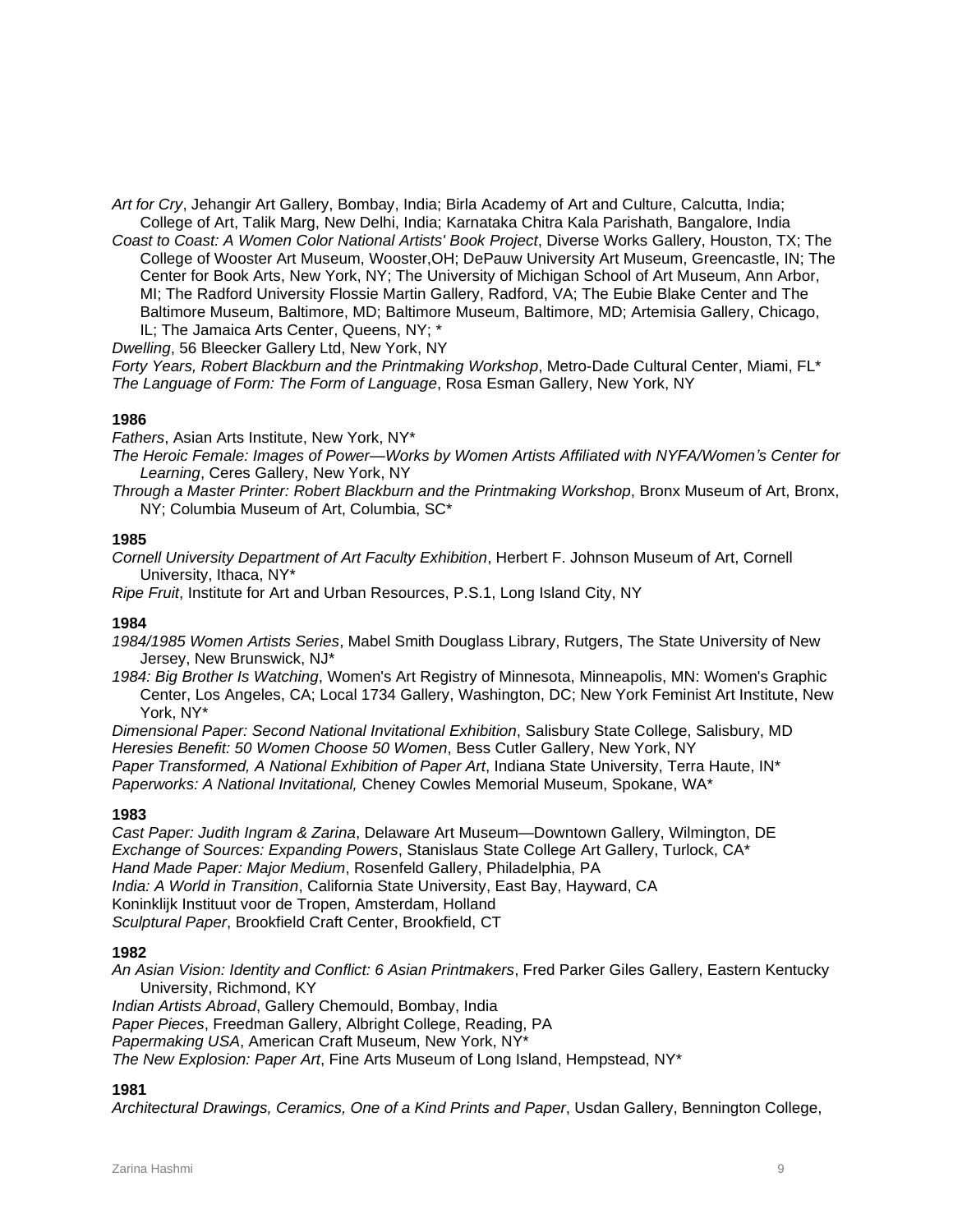### Bennington, VT

*Installations in the Five Elements*, Kenkeleba House, New York, NY *Paper/Art :A Survey of the Work of Fifteen Northern California Paper Artists*, Crocker Art Museum, Sacramento, CA\* *Paper: Painted, Printed, Plyed*, Kala Gallery, Berkeley, CA *Transformations: Women in Art 70's–80's*, New York Coliseum, New York, NY\*

# **1980**

*Dialectics of Isolations: An Exhibition of Third World Women Artists of the United States*, A.I.R. Gallery, New York, NY\*

*Rag Suite: A Women's Studio Workshop Exhibition of Handmade Paper*, Kleinert/James Center for the Arts, Woodstock, NY

# **1978**

*1978 Invitational*, SOHO20 Gallery, New York, NY *Contemporary Artists of India*, Alternative Center for International Art, New York, NY\* *Contemporary Indian Artists*, New India House, New York, NY\*

# **1975**

*Director's Choice: 5 Printmakers*, Martha Jackson Gallery, New York, NY

# **1974**

Biennale of Prints, Tokyo, Japan

### **1971**

Biennale of Graphics, Ljubljana, Yugoslavia

### **1967**

*S. W. Hayter et l'atelier 17*, Palais des Beaux-Arts, Charleroi, France\*

### **1966**

*Exposition de gravures et de lithographies contemporaines*, Galerie Altair, Brussels, Belgium

### **SELECTED BIBLIOGRAPHY: MONOGRAPHS AND ARTIST'S BOOKS**

### **2018**

*Directions to My House*, exh. cat. New York: Asian/ Pacific/ American Institute at New York University, 2018.

*Zarina: Weaving Darkness and Silence*, exh. cat. New Delhi: Gallery Espace, 2018.

### **2014**

*Zarina: Folding House*. New Delhi, India: Gallery Espace Art, 2014.

### **2012**

*Zarina: Paper like Skin*. Munich, London and New York: DelMonico Books/Prestel; Los Angeles: Hammer Museum, 2012.

# **2011**

*Zarina Hashmi: Noor*. Paris: Galerie Jaeger Bucher, 2011. *Zarina Hashmi: Recent Work*. New Delhi: Gallery Espace, 2011.

# **2007**

*Zarina: Paper Houses*. New Delhi: Gallery Espace, 2007.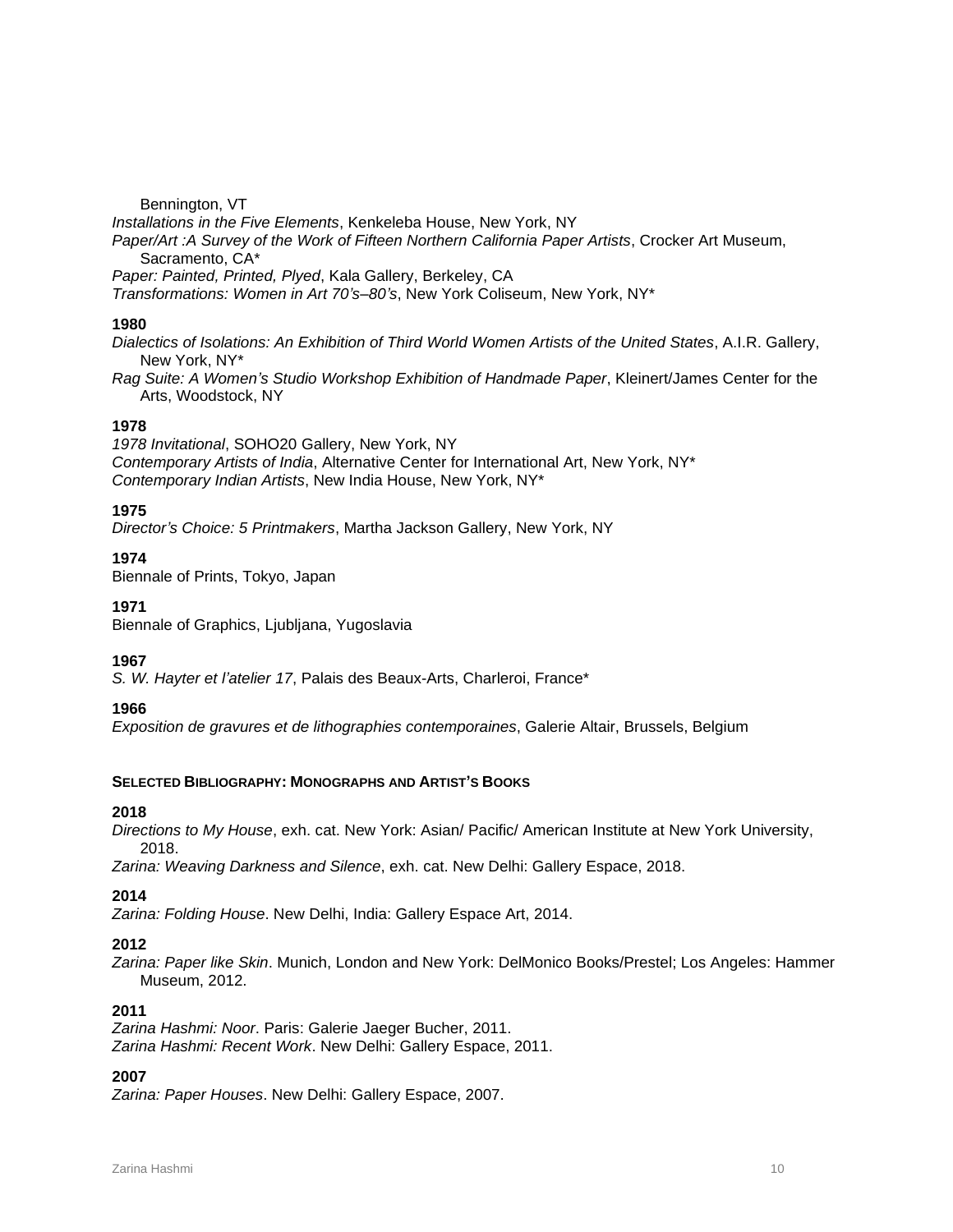*Zarina: Weaving Memory 1990–2006*. Mumbai: Bodhi Art, 2007.

# **2006**

*Zarina Hashmi: Silent Soliloquy*. Singapore: Bodhi Art, 2006.

# **2005**

*Zarina: Counting 1977–2005.* New York: Bose Pacia, 2005.

# **2004**

*Cities, Countries and Borders: Prints by Zarina.* Mumbai: Gallery Chemould; New Delhi: Gallery Espace, 2004.

# **2001**

*Zarina: Mapping a Life, Oakland 1991–2001*. Oakland: Mills College Art Museum, 2001.

# **2000**

*Home Is a Foreign Place*, exh. brochure. New Delhi: Gallery Espace, 2000.

# **1974**

*Zarina: Screenprints, Tapestries*, exh. brochure. New Delhi: Gallery Chanakya, 1974.

# **SELECTED BIBLIOGRAPHY: BOOKS AND EXHIBITION CATALOGS**

# **2021**

Jacklin, Elizabeth. *The Art of Print: Three Hundred Years of Printmaking*, 50-51. London: Tate, 2021. *Vitamin D3: Today's Best in Contemporary Drawing*, 296-297. New York: Phaidon, 2021.

# **2020**

Karmel, Pepe. *Abstract Art: A Global History*, frontispiece, 318. New York: Thames & Hudson, 2020. Tinterow, Gary. *Modern and Contemporary Art at the Museum of Fine Arts, Houston*, 206. Houston: Museum of Fine Arts, Houston, 2020.

# **2019**

*Great Women Artists*, 443. New York: Phaidon, 2019. Mullins, Charlotte. *A Little Feminist History of Art*, 104-105. London: Tate Publishing, 2019.

# **2018**

*Dialectics of Entanglement*, exh. cat. Brooklyn: A.I.R. Gallery, 2018.

Fanning, Leesa K. *Encountering the Spiritual in Contemporary Art*, 200. Kansas City: Nelson-Atkins Museum of Art, 2018.

*Power of Art: Cleveland Clinic Collection*, 40. Cleveland: Cleveland Clinic, 2018.

# **2017**

*Alchemy: Transformations in Gold*, exh. cat., 73-76. Des Moines: Des Moines Art Center, 2017.

*The Artist Project: What Artists See When They Look at Art*. London: Phaidon, 2017.

*El arte y el espacio*, exh. cat. Bilbao: Guggenheim Museum, 2017.

Ramaswamy, Sumathi. "Art on the Line: Cartography and Creativity in a Divided World." In *Decolonizing the Map: Cartography from Colony to Nation*, 284-338. Chicago: University of Chicago Press, 2017.

*The Restless Earth/ La Terra Inquieta*, exh. cat. Milan: Electa, 2017.

*Universe: Exploring the Astronomical World*. London: Phaidon, 2017.

# **2015**

Khullar, Sonal. *Worldly Affiliations: Artistic Practice, National Identity, and Modernism in India, 1930– 1990*, 2–3, 5. Oakland: University of California Press, 2015.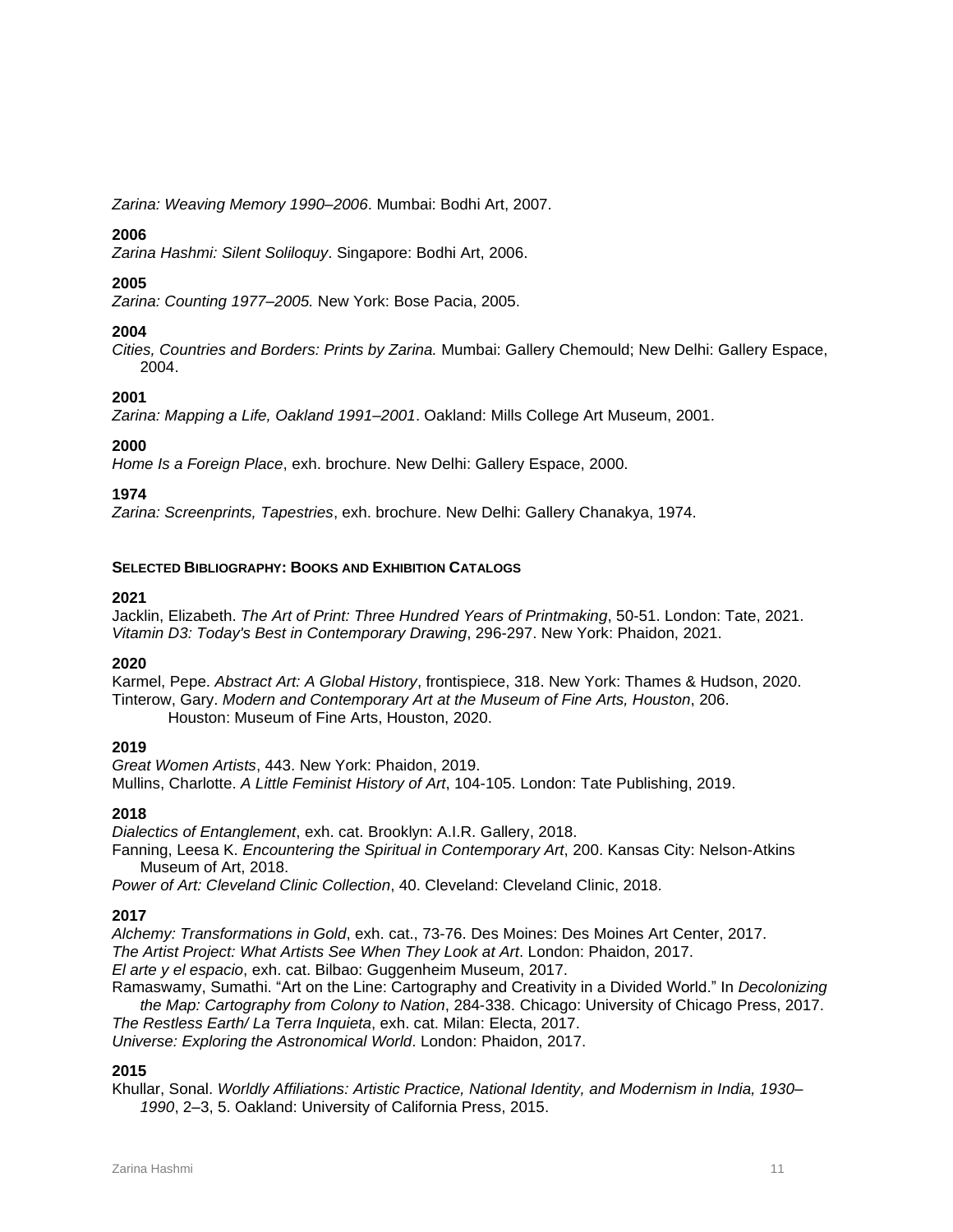*Nasreen Mohamedi: Waiting Is a Part of Intense Living*, 21, 193, 204, 275–76, 278. Madrid: Museo Nacional Centro de Arte Reina Sofía, 2015.

Pedrosa, Adriano, ed. *Artevida*, vol. 1, 48–51. Rio de Janeiro: Editora Cobogó, 2015.

### **2014**

*Experiments with Truth: Gandhi and Images of Nonviolence*, 43, 277. Houston: Menil Foundation; New Haven: Yale University Press, 2014.

Ritterskamp, Julia, and Gérard A. Goodrow. *Passages: Indian Art Today*, 177, 180–81, 184–87. Cologne, Germany: DAAB Media, 2014.

Stout, Katharine. "Abstraction." In *Contemporary Drawing from the 1960s to Now*, 33. London: Tate Enterprises, 2014.

### **2013**

*Between the Lines: A Coloring Book of Drawings by Contemporary Artists*. Vol. 4, 104–5. New York: RxArt, 2013.

Milford-Lutzker, Mary-Ann. "The Poetry of Zarina's Art." In *Indian Painting—Essays in Honour of B. N. Goswamy*, 411–21. Nashik, India: Mapin Publishing, 2013.

#### **2012**

Mufti, Aamir R. "Zarina Hashmi and the Arts of Dispossession." In *Lines of Control: Partition as a Productive Space*, 87–99, 170–71. Ithaca, NY: Herbert F. Johnson Museum of Art, Cornell University; London: Green Cardamom, 2012.

Pohl, Frances K. *Framing America: A Social History of American Art*. 3rd ed., 561. London: Thames and Hudson, 2012.

#### **2011**

Brown, Rebecca, and Deborah Hutton, eds. *A Companion to Asian Art and Architecture*. London: Wiley-Blackwell Publishing, 2011.

*Drawn from Life*. London: Green Cardamom, 2011.

- *Everyone Agrees: It's about to Explode, India Pavilion, 54th International Art Exhibition, la Biennale di Venezia*. New Delhi: Lalit Kala Akademi, 2011.
- Hoffman, Jens. "Zarina Hashmi." In *The Companion: 12th Istanbul Biennial 2011*. Istanbul: IKSV Biennial, 2011.

*ILLUMInations, 54th International Art Exhibition, la Biennale di Venezia*. Venice: Fondazione La Biennale di Venezia, 2011.

Mathur, Saloni, ed. *The Migrant's Time: Rethinking Art History and Diaspora*. Williamstown, MA: Clark Art Institute, 2011.

### **2010**

Ananth, Deepak. "Zigzag." In *Orientations: Trajectories in Indian Art,* 10-11. Oudenburg, Belgium: Foundation De Elf Lijnen, 2010.

*Hand, Voice and Vision: Artists' Books from Women's Studio Workshop.* New York: Women's Studio Workshop, 2010.

*Luhring Augustine 1985–2010*. New York: Luhring Augustine, 2010.

#### **2009**

*The Third Mind: American Artists Contemplate Asia: 1860–1989*. New York: Guggenheim Museum Publications, 2009.

# **2008**

*The 7th Gwangju Biennale*. Gwangju, South Korea: Gwangju Biennale Foundation, 2008. *Expansion: Resonance*. Paris: Galerie Jaeger Bucher, 2008.

*Gouge: The Modern Woodcut 1870 to Now*, exh. brochure. Los Angeles: Hammer Museum, 2008.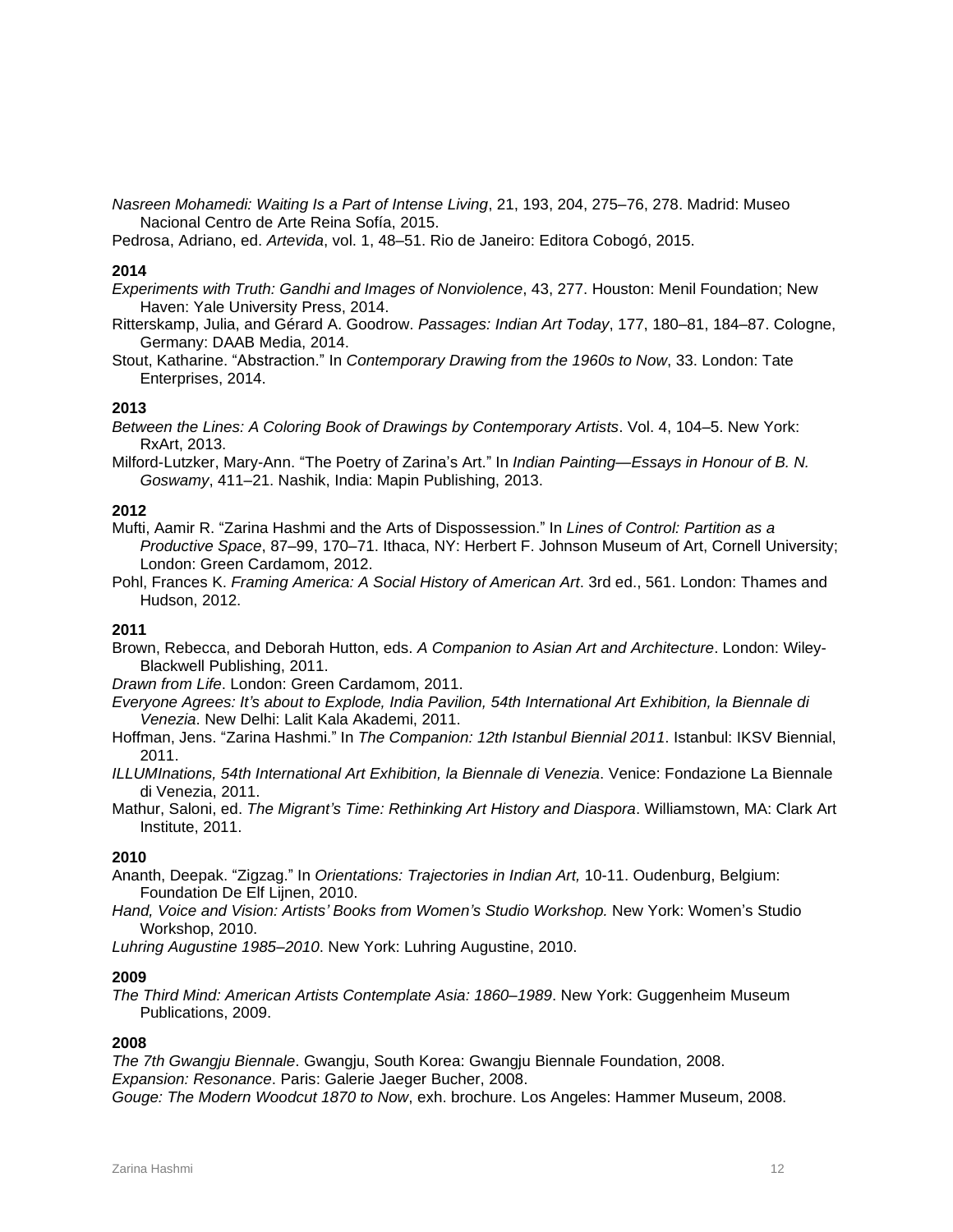*India moderna*. Valencia: Instituto Valenciano de Arte Moderno, 2008.

Machida, Margo. *Unsettled Visions: Contemporary Asian American Artists and the Social Imaginary*. Durham, NC: Duke University Press, 2008.

Merali, Shaheen, ed. *Everywhere Is War (And Rumours of War)*. Mumbai: Bodhi Art, 2008.

### **2007**

Mark, Lisa Gabrielle, ed. *WACK! Art and the Feminist Revolution*. Cambridge, MA: MIT Press, 2007. Mufti, Aamir R. *Enlightenment in the Colony*. Princeton, NJ: Princeton University Press, 2007.

Sykes, Stephanie, ed. *The First Annual DIFC Gulf Art Fair.* Dubai: Madinat Arena, Madinat Jumeirah, The Arabian Resort, 2007.

### **2006**

Appadurai, Arjun. *Fear of Small Numbers: An Essay on the Geography of Anger*. Durham, NC: Duke University Press, 2006.

*Back to the Future*. New Delhi: Gallery Espace, 2006.

Shah, Kavita.*Footprints: Women in Printmaking.* Baroda, India: Chhaap Baroda Printmaking Workshop, 2006.

### **2005**

*Crossovers and Rewrites: Borders over Asia*. Porto Alegre, Brazil: Museum of Contemporary Art, 2005. *Figures of Thinking: Convergences in Contemporary Cultures*, exh. cat. New York: Pamela Auchincloss/Arts Management; Richmond, VA: University of Richmond Museums, 2005.

#### **2004**

Sen, Geeti, and Molly Kaushal, eds*. Journeys: Heroes, Pilgrims, Explorers*. New Delhi: India Penguin Viking, 2004.

*Subtlety—Minimally*. Mumbai, India: Sakshi Gallery, 2004.

### **2003**

Kim, Elaine H., Margo Machida, and Sharon Mizota, eds. *Fresh Talk / Daring Gazes: Conversations on Asian American Art*. Berkeley and Los Angeles: University of California Press, 2003.

### **2001**

*Fifth Bharat Bhavan International Biennial of Prints, 2001*. Bhopal: Roopankar Museum of Fine Arts, 2001.

Shohat, Ella, and Coco Fusco, eds. *Talking Visions: Multicultural Feminism in the Age of Globalization*. Cambridge, MA: MIT Press, 2001.

### **1999**

Farris, Phoebe, ed. *Women Artists of Color: A Bio-Critical Source Book to 20th Century Artists in the Americas*, 455–60. Westport, CT: Greenwood Press, 1999.

*Icons of the Millennium*. Mumbai: Lakeeren—The Contemporary Art Gallery, 1999.

### **1998**

*Asian American Artists: Cross-Cultural Voices*, exh. brochure. Stony Brook: State University of New York at Stony Brook, 1998.

### **1997**

*Gift for India.* New Delhi: Safdar Hashmi Memorial Trust, 1997. *Out of India: Contemporary Art of the South Asian Diaspora.* New York: Queens Museum of Art, 1997.

# **1996**

*Mini Print '96*. New Delhi: Gallery Espace, 1996.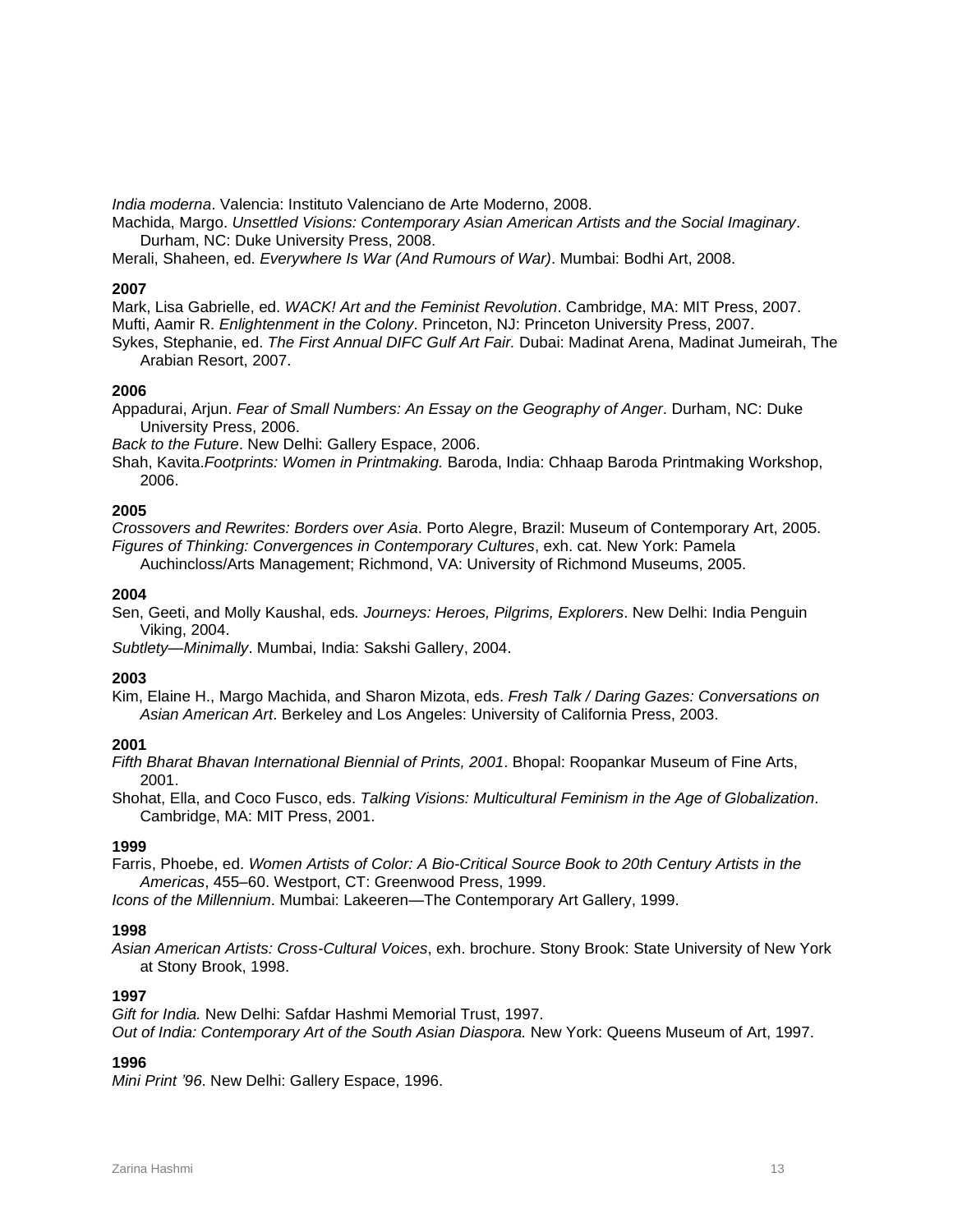*Third Bharat Bhavan: International Biennial of Prints—1995.* Bhopal: Roopankar, Roopankar Museum of Fine Arts, 1995.

### **1994**

*Asia/America: Identities in Contemporary Asian American Art.* New York: The New Press and The Asia Society Galleries, 1994.

*Intergrafia '94*. Kraków: Stowarzyszenie Międzynarodowe Triennale Grafiki, 1994.

### **1990**

Fariello, Anna, ed. *Coast to Coast: A Women of Color National Artists' Book Project*. Radford, VA: Flossie Martine Gallery, Radford University, 1990.

### **1989**

*1st Bharat Bhavan International Biennial of Prints, 1989*. Bhopal: Roopankar Museum of Fine Arts, 1989.

### **1988**

*Art for CRY*. Bombay: CRY—Child Relief and You, 1988.

*Forty Years, Robert Blackburn and the Printmaking Workshop*, exh. brochure. Miami: Miami, Metro-Dade Cultural Center, 1988.

*Première triennale mondiale d'estampes petit format*. Chamalières, France: Association Musée d'art contemporain de Chamalières, 1988.

### **1986**

*Fathers*. New York: Asian Arts Institute, 1986.

*Indian Women Artists*. New Delhi: National Gallery of Modern Art Publications, 1986.

### **1985**

*Cornell University Department of Art Faculty Exhibition*. Ithaca, NY: Herbert F. Johnson Museum of Art, Cornell University, 1985.

*Graphic Art in India since 1850*. New Delhi: Lalit Kala Akademi Publications, 1985.

Parris, Nina. *Through a Master Printer: Robert Blackburn and the Printmaking Workshop*. Columbia, SC: Columbia Museum of Art, 1985.

*Women Artists Series at Douglass College, 1984–1985*. New Brunswick: Rutgers, The State University of New Jersey, 1985.

### **1984**

*1984, Big Brother Is Watching: 5 Women's Art Organizations Make Artcrime.* Rosendale, NY: Women's Studio Workshop, 1984.

*Paper Transformed: A National Exhibition of Paper Art*. Terre Haute: Truman Gallery, Indiana State University, 1984.

*Paperworks: A National Invitational.* Spokane: Cheney Cowles Memorial Museum/Eastern Washington State Historical Society, 1984.

Robins, Corinne. *Women Artists of the 80's: New Talent.* New York: A.I.R. Gallery, 1984.

### **1983**

Ballenger, Rebecca D. *Exchange of Sources: Expanding Powers*. Stanislaus: California State College, 1983.

*The New Explosion: Paper Art*. New York: Fine Arts Museum of Long Island, 1983.

# **1982**

*Making Paper*. New York: American Craft Museum, 1982.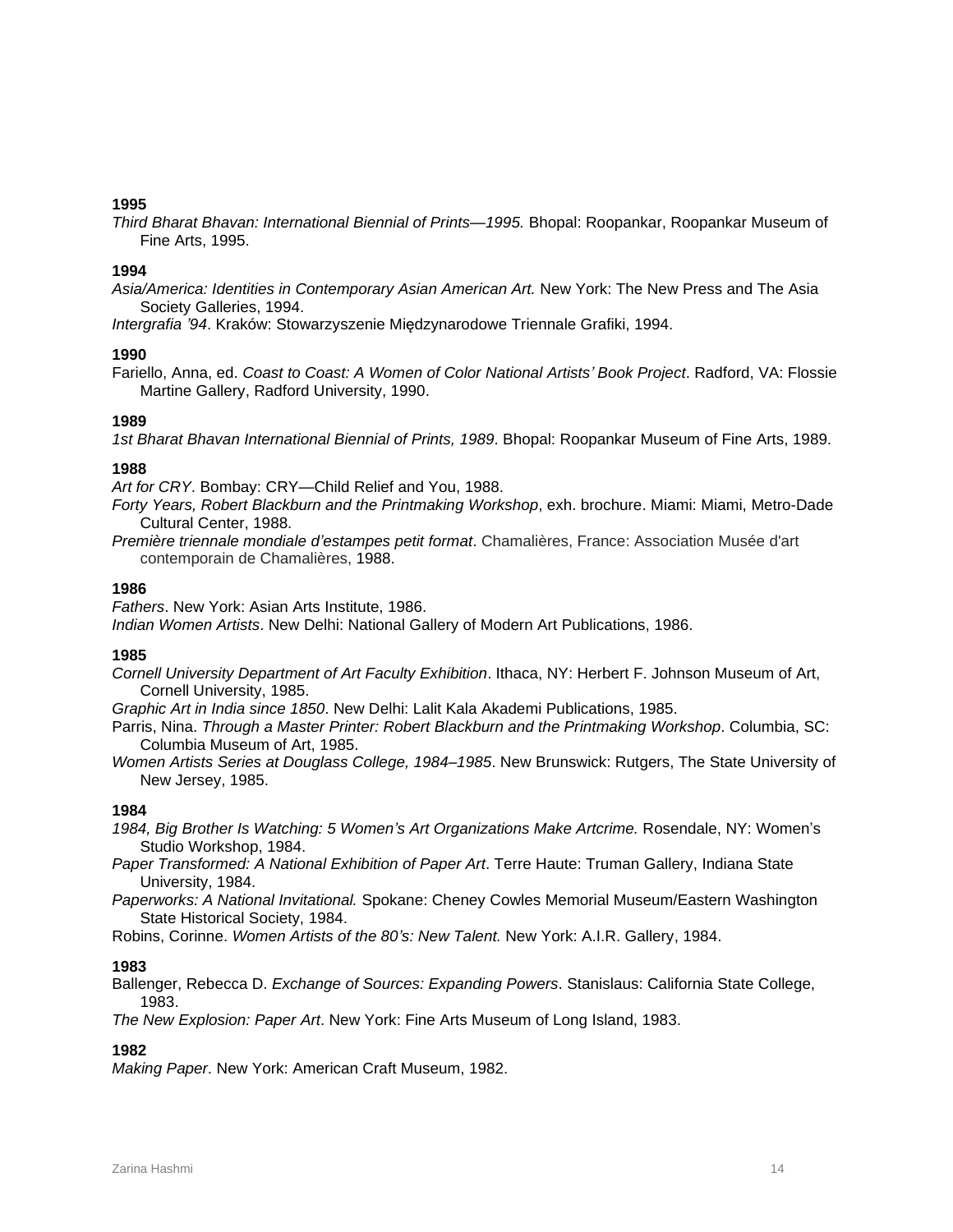*Paper/Art: A Survey of the Work of Fifteen Northern California Paper Artists*. Sacramento: Crocker Art Museum, 1981.

*Transformations: Women in Art 70's—80's*. New York: New York Coliseum, 1981.

### **1980**

*Dialectics of Isolation: An Exhibition of Third World Women Artists of the U.S.* New York: A.I.R. Gallery, 1980.

# **1978**

*Contemporary Artists of India*. New York: Alternative Center for International Arts, 1978. *Contemporary Indian Artists*, exh. brochure. New York: New India House, 1978.

# **1972**

Appasamy, Jaya, ed. *25 Years of Indian Art: Painting, Sculpture and Graphics in the Post-independence Era*. New Delhi: Lalit Kala Akademi Publications, 1972.

# **1967**

*S. W. Hayter et l'atelier 17*, exh. brochure. Charleroi, France: Palais des Beaux-Arts, 1967.

### **SELECTED BIBLIOGRAPHY: PERIODICALS**

# **2021**

Bhasthi, Deepa. "Permanent Exile." *Art Review Asia* 9, no. 1 (Summer 2021): 36-37. Power, Vinca. "Finding Home." *Pressing Matters*, no. 16 (2021): 42-47.

### **2020**

Bhullar, Dilpreet. "When Artists Map Memories of Home and Exile." *The Wire*, 15 August 2020, [https://thewire.in/the-arts/when-artists-map-memories-of-home-and-exile.](https://thewire.in/the-arts/when-artists-map-memories-of-home-and-exile)

Cotter, Holland. "Zarina Hashmi, Artist Who Saw Home as a Foreign Place, Is Dead at 82." *New York Times*, 6 May 2020, B10.

Harris, Gareth. "'She transcends genres and brings together beauty, text and form': Tributes to Zarina Hashmi, Who Has Died, Aged 83." *The Art Newspaper*, 28 April 2020.

Jumabhoy, Zehra. "Zarina Hashmi (1937-2020): An Artist Whose Work Is Woven with Ideas of Displacement and Mobility." *Scroll.in*, 29 April 2020.

Kalidas, S. "The Burning Purity of Zarina Hashmi." *Thewire.in*, 29 April 2020.

Karode, Roobina. "Zarina Portfolio." *Architectural Digest India* 9, no. 2 (July-August 2020): 88-101.

Masters, HG. "Capturing a Time." *Art Asia Pacific*, July-August 2020.

Menezes, Meera. "Artist in Residence." *Art India* 24, no. 1, 2020, cover, 62-65.

Nair, Uma. "Remembering the Polymath Zarina Hashmi, One of the Few Indian Women Artists of Her Time." *Architectural Digest India*, 16 July 2020.

Nasar, Hammad. "Finding Her Own Way Home." *Printmaking Today* 29, no 115 (Autumn 2020): 24-28. O'Brien, Chelsey. "Never Far from Home." *Imprint* 55, no. 4 (Summer 2020): 8-11.

"Remembering Zarina (1937-2020)." *MoMA Magazine*, 30 April 2020.

Trouillot, Terence. "The Top Ten Shows in the US of 2020." *Frieze*, 9 December 2020,

www.frieze.com/article/top-ten-shows-US-2020-critics-guide.

Vali, Murtaza. "Zarina: Pulitzer Arts Foundation, St Louis, USA." *Frieze*, no. 208 (January-February 2020): 184.

# **2019**

Aima, Rahel. "Zarina: Luhring Augustine." *Art in America*, January 2019, 76.

Ansari, Saira. "Dopahar: The Home Totem." *Canvas* 15, no. 1 (January-February 2019): 78-79.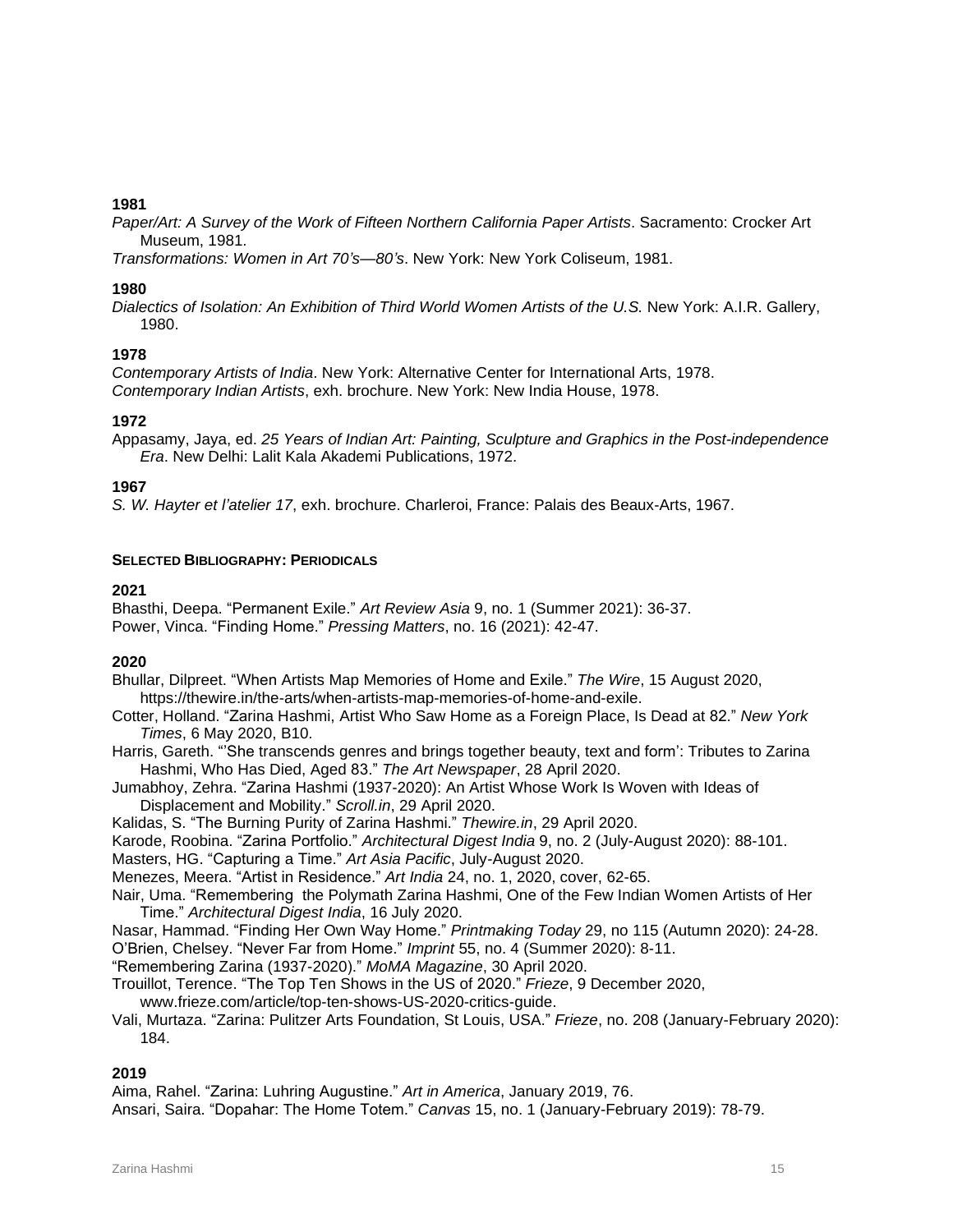Barling, Soophie. "A New Home for South Asian Art in Dubai." *Apollo Magazine*, 24 April 2019.

Jumabhoy, Zehra. "Far From Home." *Artforum* 58, no. 1 (Sept 2019): 228-233.

Mirza, Quddus. "Back to the Frontier." *The News on Sunday*, 2 June 2019.

Moalemi, Mahan. "Shilpa Gupta and Zarina's 'Altered Inheritances: Home is a Foreign Place." *Artagenda.com*, 20 June 2019.

Shamsie, Kamila. "The Art of the Word." *Tate Etc*, no. 46 (Summer 2019): 92-99.

Sun, Emily. "Decolonizing Western Narratives of Modern Art." *Hyperallergic.com*, 26 September 2019.

Whyte, Murray. "Harvard Art Museums Look at the Long, Dark Road of Migration." *Boston Globe*, 13 September 2019.

Yerebakan, Osman Can. "Critic's Picks: Shilpa Gupta and Zarina." *Artforum.com*, May 2019.

# **2018**

Arneson, Krystin. "This Land of Mine." *Arts Illustrated* 6, no. 4 (December 2018-January 2019): 54-58. Jayawardane, M. Neelika. "A Somber Commemoration of the Partition of India, 70 Years Later."

*Hyperallergic*, 19 January 2018.

Menezes, Meera. "Zarina: Gallery Espace." *Artforum* 56, no. 9 (May 2018): 256.

Nair, Uma. "Review: Zarina Hashmi's Weaving Darkness and Silence at Gallery Espace." *Architectural Digest India*, 12 February 2018.

———. "Zarina Hashmi Weaving an Eloquent Silence." *Sunday Post Beacon*, 3 February 2018.

Ray, Sharmistha. "An Artist's Soul, Out at Sea." *Hyperallergic*, 7 December 2018.

Shirazi, Sadia. "Feminism for Me Was About Equal Pay for Equal Work – Not About Burning Bras: Interview with Zarina." *Post.at.moma.org*, 8 March 2018.

Steinhauer, Jillian. "A Gallery Catches Up on Unfinished Business." *New York Times*, 24 August 2018, C13.

Tancons, Claire. "Best of 2018." *Artforum* 57, no. 4 (December 2018): 174.

# **2017**

Gupta, Vivek. "New York's New Institution Devoted to Arab and Islamic Art Seeks a Sense of Place." *Hyperallergic*, 22 May 2017.

"Le féminin à l'honneur." *Connaissance des Arts*, no. 764 (November 2017): 136.

Mathur, Saloni. "Partition and the Visual Arts." *Third Text* 31, no. 2/ 3 (March – May 2017): 205-212.

Naeem, Asma. "Partition and the Mobilities of Margaret Bourke-White and Zarina," *American Art* 31, no. 2 (Summer 2017): 81-88.

———. "Zarina Hashmi: Refugee Camps, Temporary Homes." *Asian Diasporic Visual Cultures and the Americas* 3 (2017): 345-353.

Singh, Devinka. "India-France: Artistic Exchanges." *Marg: A Magazine of the Arts* 69, no. 1 (September – December 2017): 14-21.

# **2016**

"Les lignes de vie de Zarina Hashmi." *Connaissance des Arts*, no. 752 (October 2016): 108.

Mufti, Aamir R. "Zarina's Language Question." *Marg: A Magazine of the Arts* 68, no.1 (September-December 2016): 26-33.

Singh, Kishore. "Minimal, Women, Artists." *Business Standard*, web, 12 March 2016.

# **2015**

Davis, Ben. "Don't Miss Our Critics' Picks at the Sprawling, Exciting Armory Show 2015." *Artnet.com*, 5 March 2015.

"Repertoire of 30 Artists Trace Process of Creating Artworks." *Business Standard,* web, 27 April 2015.

# **2014**

Brodie, Judith. "Notes: Zarina." *Print Quarterly* 31, no. 1 (March 2014): 83–84.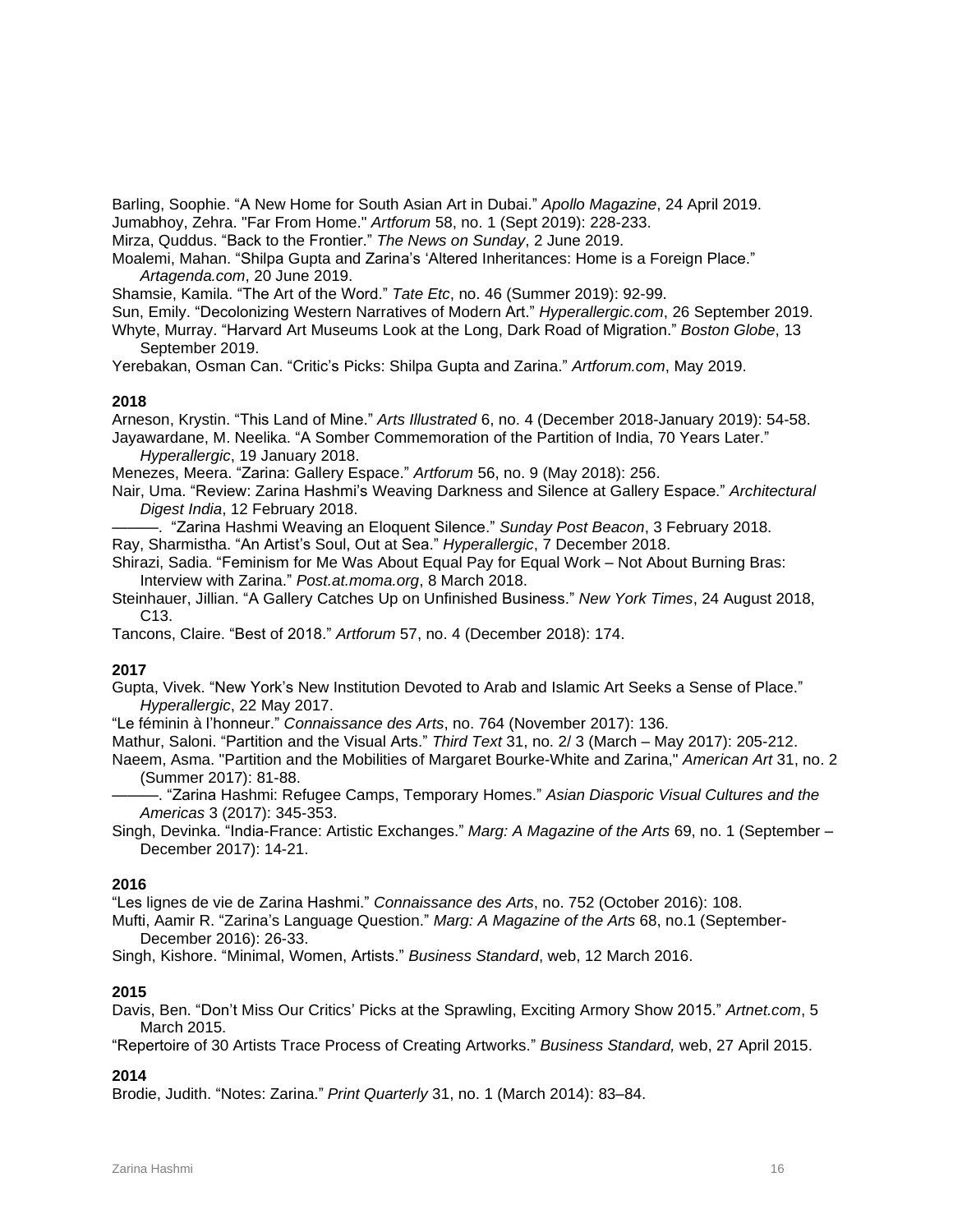Chattopadhyay, Pallavi. "A Border Runs through It." *Indian Express*, 15 February 2014.

Dadi, Iftikhar. "Mapping Asia." *Yishu: Journal of Contemporary Chinese Art* 13, no. 6 (November/December 2014): 88–89.

"Goings On about Town: Art—Zarina," *New Yorker*, 17 November 2014, 16.

Gratza, Agnieszka. "Zarina's 'Folding House.'" *Art Agenda*, 3 March 2014.

Jumabhoy, Zehra. "Of Voyages and Vetiver: A Conversation with Zarina Hashmi.".*N.paradoxa* 33 (January 2014): 26-31.

Kumar, Shaurya. "Zarina: Paper and Partition." *Art in Print* 3, no. 6 (March–April 2014): 20–24.

Kurchanova, Natasha. "Zarina: Descending Darkness," *Studio International*, 21 November 2014.

Prakash, Uma. "A World of Loss and Displacement." *Asian Art News* 24, no. 4 (July/August 2014): 70–73.

Sawhney, Aakriti. "Zarina Hashmi: A Life Mapped on Paper." *Hindustan Times*, 11 February 2014.

Sengupta, Paula. "The Other Voice: Women in Indian Art—A Post-Modern Study." *Arts Illustrated* 1, no. 5 (February–March 2014): 56–57.

Vali, Murtaza. "Critics' Picks: New York—Zarina." *Artforum*, November 2014, http://artforum.com/picks/#picks49278.

Zarina. "These Cities Blotted into the Wilderness (Adrienne Rich after Ghalib)" [portfolio]. *Tripwire* 8, Oakland 2014: 70–80.

# **2013**

Cotter, Holland. "ARTS: The Week Ahead: Jan 27–Feb 2." *New York Times*, 25 January 2013, 4.

Jumabhoy, Zehra. "Now, Voyager." *Art India* 17, no. 3 (2013): 32-43.

Li, Jennifer. "Zarina Hashmi." *Art Asia Pacific*, no. 82 (March-April 2013): 128.

Nadelman, Cynthia. "Pulp Fictions." *ARTnews* 112, no. 9, (October 2013): 88–93.

Ollman, Leah. "Exhibition Reviews: Zarina—Hammer Museum." *Art in America* 101, no.2 (February 2013):110–11.

Patel, Vibhuti. "Dividing Lines and The Art of the Exile." *Wall Street Journal*, 25 January 2013, A21.

Rosenberg, Karen. "Reveling in the Multicultural Possibilities of Paper." *New York Times*, 1 February 2013, C28.

Sen, Geeti. "Portrait of an Artist: Zarina Hashmi." *Arts Illustrated* 1, no. 4 (December 2013–January 2014): 24–27.

Shemza, Anwar Jalal. "Zarina." *Harper's Bazaar—Hong Kong*, no. 1 (May 2013): 42–43.

Singh, Devika. "Reviews: Zarina—Guggenheim Museum, New York." *Frieze*, no. 156 (June 2013): 235.

Tichenor, Brian M., and Thorp Raun. "Zarina: Paper like Skin." *Art in Print*, January 2013, 46–47.

Wilson-Goldie, Kaelen. "Critics' Picks: Zarina Hashmi—Solomon R. Guggenheim Museum." *Artforum*, April 2013.

Wolff, Rachel. "Map of Her World." *Modern Painters* 25, no.1 (January 2013): 56–61.

# **2012**

Citron, Beth. "Previews—Zarina: Paper Like Skin." *Artforum* 51, no. 2 (October 2012): 115.

Cotter, Holland. "Here's Looking at You, Conceptualism." *New York Times*, 9 September 2012, AR66.

Jahagirdar, Archana. "Plural Landscapes." *Indian Express*, 29 April 2012.

Knight, Christopher. "Review: Zarina Hashmi Imprints Herself in Paper." *Los Angeles Times*, 21 November 2012.

Masters, H. G. "Five Plus One: Zarina Hashmi." *ART AsiaPacific, supplement Almanack* 7, 2012, 83-89.

Milford-Lutzker, Mary-Ann. "Paper Like Skin: The Poetry of Zarina's Art." *Lotus Leaves: Society for Asian Art* 15, no. 1 (Fall 2012): 1-11.

Rosenberg, Karen. "Art Review: Leaving the Figure Behind." *New York Times*, 22 June 2012, C26. Sand, Olivia. "Artist Profile: Zarina Hashmi." *Asian Art*, June 2012.

# **2011**

"54th Venice Biennale: Zarina Hashmi (India)." *Art It*, 2 June 2011.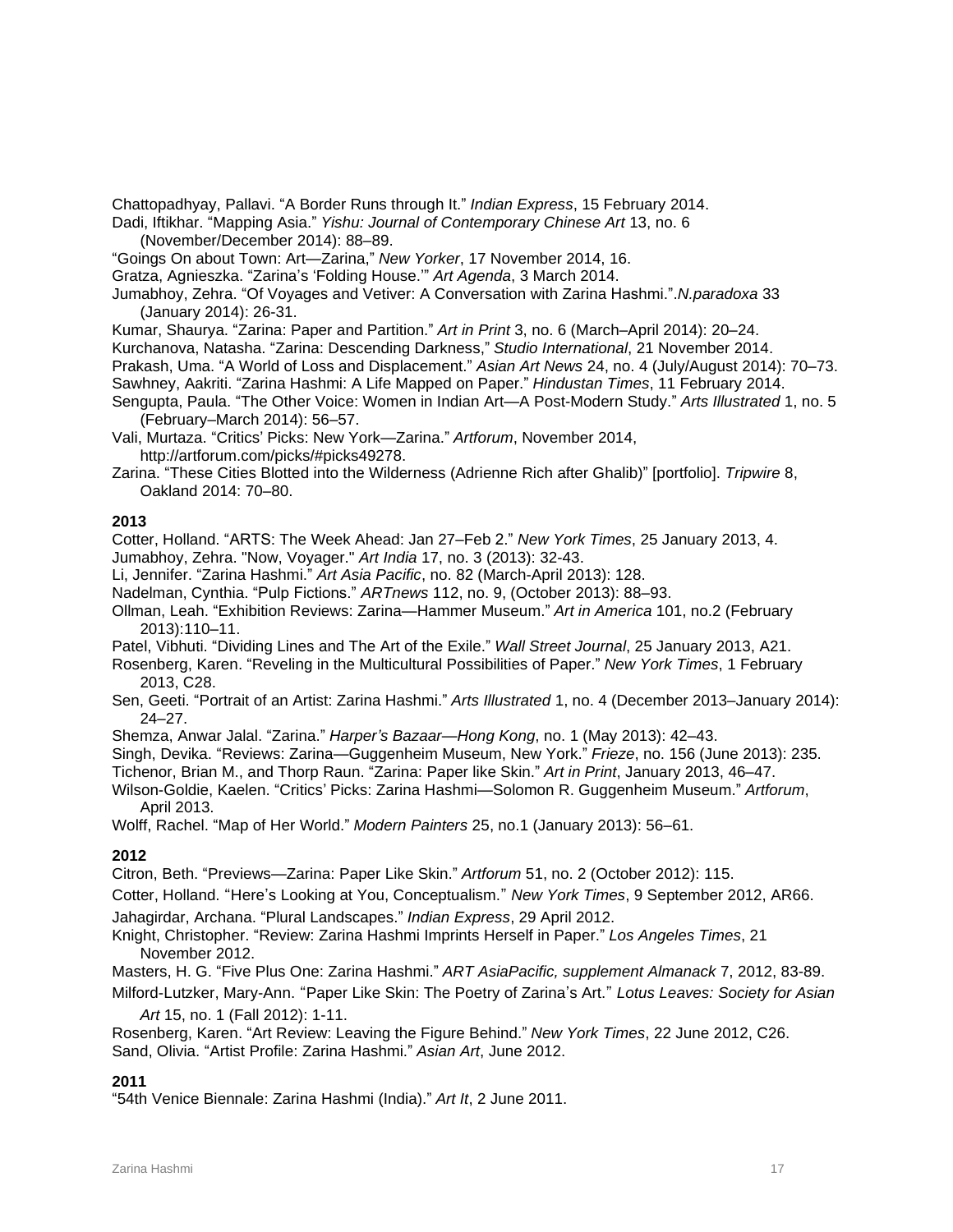"After 116 Years, India Pavilion's Debut at Venice Art Fair." *Deccan Herald*, 15 April 2011.

Bonnet, Frédéric. "À l'heure indienne." *Journal des arts*, 23 June 2011, 32.

Chatterjee, Madhusree. "Muslim Women Creating New Artscape." *Thaindian News*, 14 September 2011.

Cohen, Margot. "India Heads to the Venice Biennale." *Wall Street Journal Scene Asia* [blog], 10 January 2011.

de Maulmin, Valérie. "Dans la lumière dorée de Zarina Hashmi." *Connaissance des arts*, no. 693 (May 2011): 106.

"Indian Art Heads for the Shores of Venice." *Mail Today*, 4 April 2011, 21.

"Indian Pavilion in Venice Biennale Makes Visitors Curious." *Pravasi Today*, 7 June 2011.

Jumabhoy, Zehra. "Zarina Hashmi, Gallery Espace." *Artforum* 49, no. 9 (May 2011): 306-307.

Kaira, Vandana. "Now Art Is Fashion." *Indian Express*, 25 January 2011.

Khasnis, Giridhar. "Mapping inner Links." *Deccan Herald*, 22 January 2011.

"Le Zimbabwe et l'Inde, nouveaux venus à la Biennale de Venise, annoncent leurs pavillons et artistes." *Artinfo France*, 20 April 2011.

Maddox, Georgina. "Buzz at the Biennale." *Express Newsline*, 20 June 2011, 6.

———. "Zarina Hashmi's Personal Journey across Continents and Civilizations." *The Arts Trust—Indian Contemporary Art*, 22 June 2011.

Mazumdar, Subhra. "Celebrating India's Art in All Its Hues." *Deccan Herald*, 28 May 2011.

Poddar, Sandhini. "Sight Lines: On the Horizon." *Art in America*, February 2012, 31.

Raaj, Neelam. "Paper Trail." *TOI-Crest*, 12 February 2011.

Rahman, Maseeh. "Mouthing Off Gift Horses." *Outlook India*, 4 July 2011.

Ruff, Joel. "Focus Indien." *Artnet*, 3 June 2011.

http://www.artnet.fr/magazine/expositions/RIFF/INDIEN.asp.

———. "Zarina Hashmi: Noor." *Télérama sortir*, 14 June 2011.

Sasaki, Sali. "100 Artists' Prices." *Art Newspaper Magazine*, June 2011.

———. "First-Ever India Pavilion at the Venice Biennale." *Culture360*, 5 May 2011.

http://culture360.asef.org/news/first-ever-india-pavilion-at-the-venice-biennale/.

———. "The India Pavilion at Venice." *The Arts Trust—Indian Contemporary Art*, May 2011.

———. "Zarina Hashmi: Noor." *Télérama sortir*, 25 May 2011, 31.

Steele, April. "Venice Biennale." Border Crossings 30, no. 3 (September-November 2011): 135-136.

Tripathi, Shailaja. "Etched Forever." *The Hindu*, 17 February 2011.

-. "Indian Artist Zarina Hashmi's First Solo Show in Paris Opens at Jaeger Bucher Gallery." *Artdaily.org*, 28 March 2011.

———. "Zarina dans les villes." *Air France Magazine*, April 2011, 35.

———. "Zarina Hashmi." *Art Investor*, March 2011, 51.

Wolinski, Natacha. "Saison Indienne." *Air France Magazine*, June 2011.

"Women Artists at Venice." *N.paradoxa*, no. 28 (2011); 44-47.

### **2010**

Baswani, Manisha Gera. "Fly on the Wall #2." *Take on Art Magazine* 1 (January 2010).

Chishti, Seema. "Finally, Indian Pavilion at 2011 Venice Biennale." *Indian Express*, 27 September 2010.

Cotter, Holland. "Mind and Matter: Alternative Abstractions, 1940s to Now." *New York Times*, 18 June 2010.

Gera, Manisha. "Contemporary Artists and Mud." *Namaste: The ITC Welcomgroup Magazine*, December 2010, 47–50.

Nath, Deeksha. "Such a Long Journey." *Art India* 15, no. 4 (2010): 102-103

### **2009**

Blume, Jillian. "Summer Arts Guide." *New York Observer*, 29 June 2009, 3.

Bouruet-Aubertot, Veronique. "Les dix artistes indiens que vous devez connaître." *Connaissance des Arts*, no. 667 (January 2009): 82-89.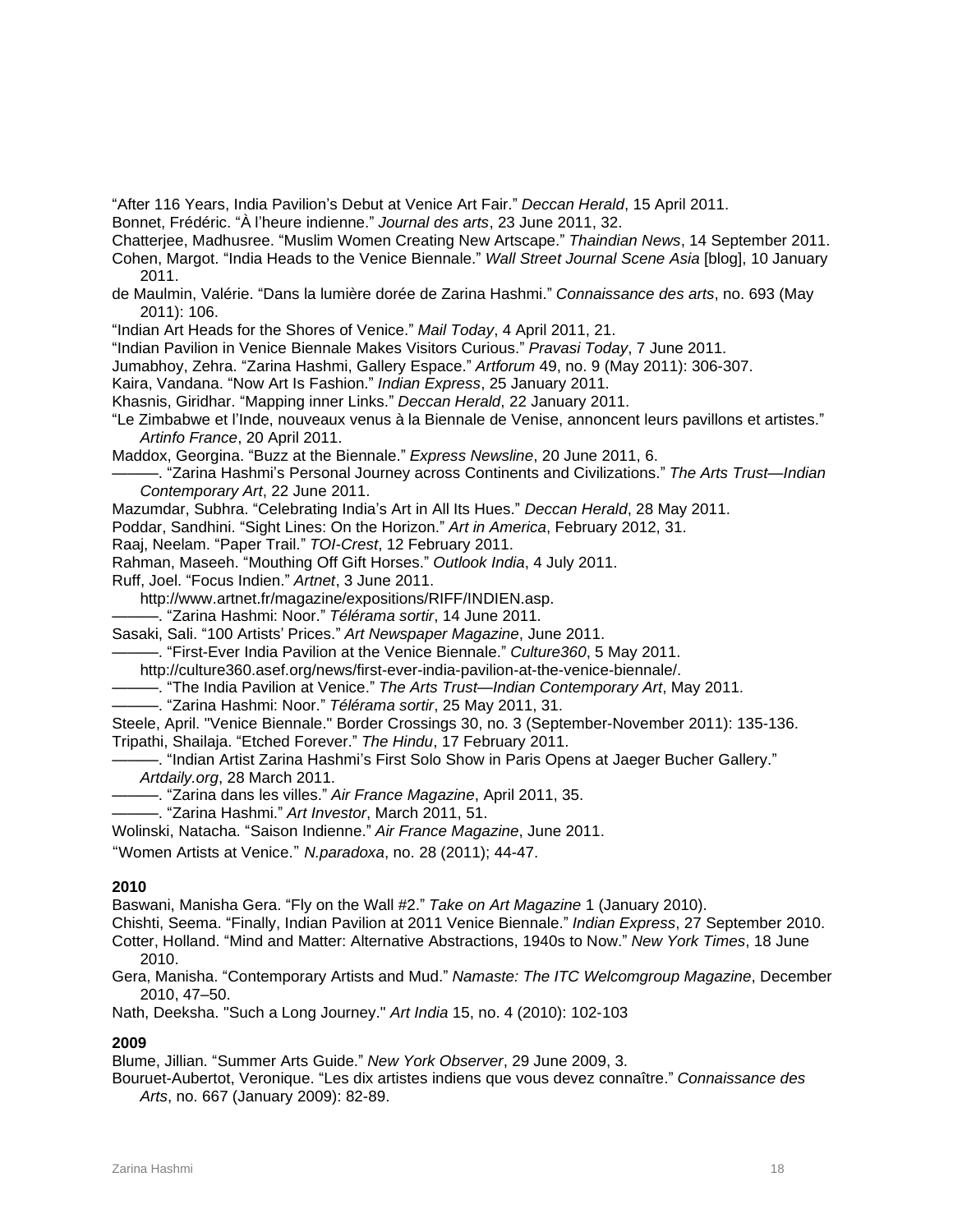Chaturyedi, Bharati. "Second India Summit Sees Overwhelming Attendance, Modest Sales." *Art India*, 26 August 2009.

Citron, Beth. "Zarina Hashmi." *Artforum.com*, July 2009.

Cotter, Holland. "Gaze East and Dream." *New York Times*, 30 January 2009, C29.

———. "Zarina Hashmi 'The Ten Thousand Things.'" *New York Times*, 17 July 2009, C25.

Field, Jennifer. "Zarina Hashmi: The Ten Thousand Things." *Art Asia Pacific*, no. 66 (November 2009): 138.

Hoskote, Ranjit. "A New Atlas for Indian Art." *International Gallerie* 12, no. 1 (2009): 6-13.

Thirukode, Meenakshi. "Zarina Hashmi." *Whitewall Daily*, 1 July 2009.

Wilson, Michael. "Zarina Hashmi: The Ten Thousand Things." *Time Out New York*, no. 720 (16 July 2009): 59.

### **2008**

Dinkar, Niharika. "Bid for Glory." *Art India* 13, no. 2 (2008): 59-63.

King, Deirdre. "Anchoring the Void." *Art News Magazine of India* 13, no. 2 (2008): 115–16.

Nath, Deeksha. "Fluid Structures: Gender and Abstraction." *Art Asia Pacific*, no. 59 (July/August 2008): 157.

# **2007**

Berardini, Andrew. "Wack! Art and the Feminist Revolution." *Art Review*, no. 11 (2007): 124-125. Cotter, Holland. "The Art of Feminism as It First Took Shape." *New York Times*, 9 March 2007. Dang, Gitanjali. "All That's Fit to Print." *Hindustan Times*, 23 January 2007.

———. "Zarina Hashmi—The Early Years." *SHE*, February 2007, 58.

Pal, Deepanjana. "The Fine Print." *Time Out Mumbai*, 12 January 2007, 48.

Patel, Samir S. "Zarina: Edges of Her World." *Art Asia Pacific*, no. 54 (July 2007): 72.

#### **2006**

Nazar, Nukta-E. "Nukta in Conversation with Zarina Hashmi." *Nukta Art*, January 2006, 136–42. Nelson, Robert. "Micro View of the Macro World." *The Age*, 29 March 2006.

### **2005**

Cotter, Holland. "Art in Review; Zarina." *New York Times*, 2 December 2005, E36.

———. "The Listings." *New York Times*, 16 December 2005.

———. "Taking a Magical Flight through Modern India." *New York Times*, 4 March 2005.

ZJ. "Cut to the Quick." *TimeOut Mumbai*, 2005.

### **2004**

Akhtar, Aasim. "Imaginary Homelands." *DAWN*, 2004.

Hanif, Saquib. "Extreme Expressiveness." *Herald*, August 2004, 103–5.

Mirza, Quddus. "Zarina Hashmi at Rohtas 2." *Flash Art* 37 (May-June 2004): 76.

Nagy, Peter. "Zarina Hashmi: 'Cities, Countries and Borders'." *Art Asia Pacific*, no.41 (2004): 81-82.

Naqvi, Akbar. "From Intimate Speech to Political Correctness." *Herald*, March 2004, 132–34.

### **2003**

"Atlas of My World: Zarina Hashmi in Dialogue with Geeti Sen." *India International Centre Quarterly* 30, no. 3 /4 (Winter 2003-Spring 2004): 240-257.

### **2001**

Ganesh, Chitra. "Memory on the Edge of Collapse: Zarina Hashmi and Jean Shin." *Dialogue—Magazine of the Asian American Arts Alliance*, March 2001, 8–11.

### **2000**

Akhter, Shamim. "Art & Artist." *Daily News*, 9 September 2000. Chopra, Suneet. "The Conceptual Travels of Zarina Hashmi." *Financial Express*, 30 January 2000.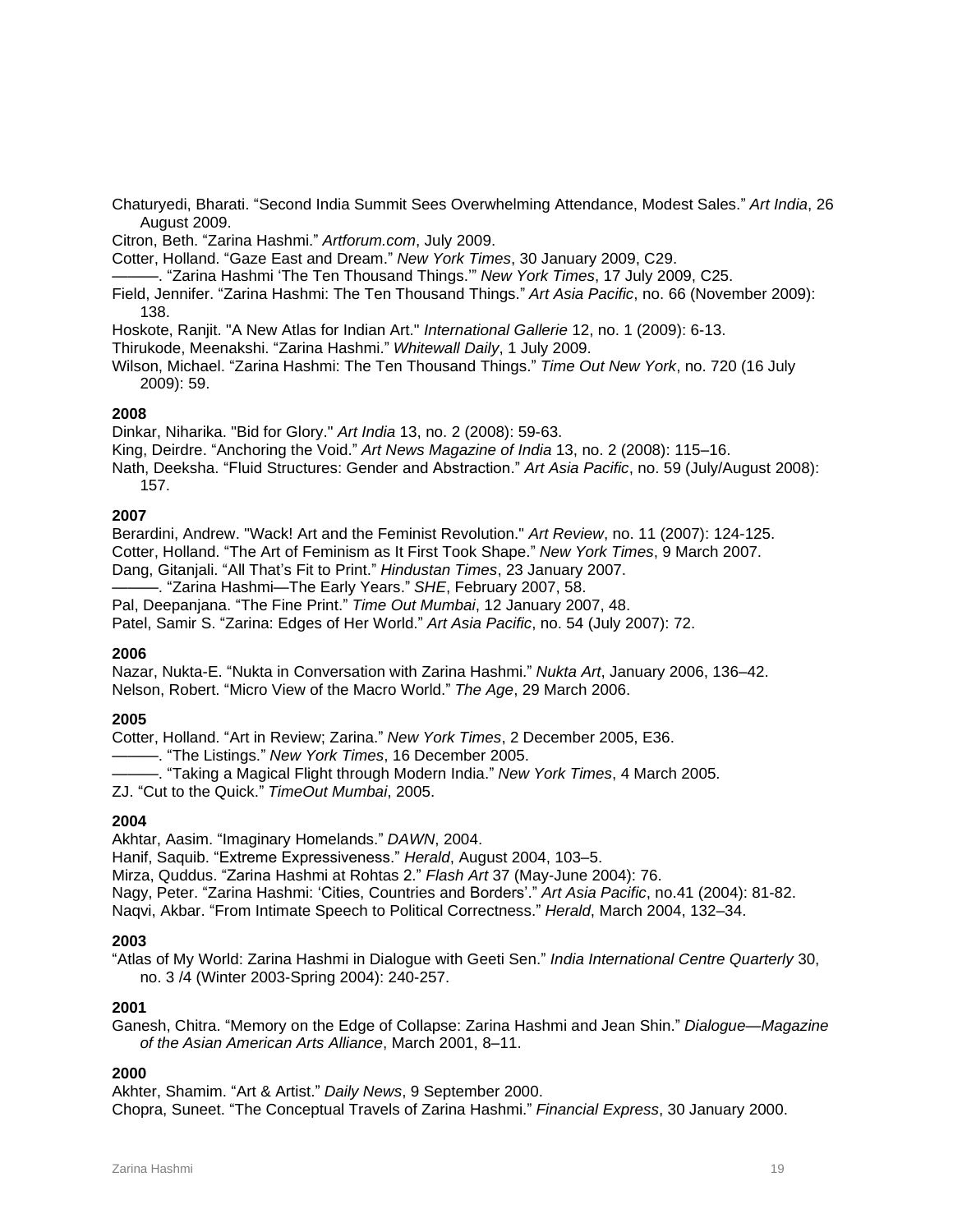Dutt, Nirupama. "Home Is ELSEWHERE." *Express Newsline*, 20 January 2000.

Husain, Marjorie. "Zarina Hashmi in Exhibition." *DAWN*, 31 August 2000, 16–17.

Jain, Madhu. "Away from Home." *India Today*, 31 January 2000.

Mukul, Akshaya. "An Honest Memory of Home." *Hindustan Times*, 23 January 2000.

———. "Markers of an Artist's Life." *Business Standard*, 29 January 2000.

———. "Minimalist at Home." *Hindustan Times*, 26 January 2000.

Naqvi, Akbar. "Discourse of Intimacy." *Herald*, October 2000, 131–33.

Sen, Geeti. "Mapping Boundaries in Space and Time." *Art News Magazine of India* 5, no. 1 (2000): 32– 35.

Yadav, R. S. "Zarina at Gallery Espace." *ARTDEAL*, January 2000, 41.

**"**Zarina Hashmi" [interview]. *N-R-Eyes*. VHS video. Broadcast on Zee TV, 2000.

### **1999**

Sinha, Gayatri. "Some Innuendo, Some Fantasy." *The Hindu*, 31 December 1999.

### **1998**

Green, Charles. "Ada or Ardor: Nature Morte." *Artforum International* 36, no.8 (April 1998): 122-123. McEvilley, Thomas. "Tracking the Indian Diaspora." *Art in America*, October 1998, 75–79. Sharma, Nandini. "Colours of Diversity." *North American Special*, 1998.

### **1997**

Kelly, June, and Alfred Corn. "On Paper." *Journal of Prints, Drawings, and Photography* 2, no. 2 (November 1997): 41.

———. "Zarina Hashmi." *Newsweek*, 4 August 1997, 34.

### **1996**

Corn, Alfred. *India Today*, 31 March 1996, 160–61.

### **1995**

Borum, Jennifer. *Nikkei Art*, 1995. Corn, Alfred. "Arts & Letters." *ARTnews*, December 1995. ———. *Moonrabbit Review*, March 1995, inside front panel.

# **1994**

Borum, Jennifer. "Asia/America." *Artforum* 33, no. 1 (September 1994): 108. Melwani, Lavina. "Journeys across the Canvas: Painting and Identity." *Little India*, March 1994, 27–35.

### **1993**

Farrukh, Niilofur. "Diary of a Traveller." *Dawn*, 1993. Husain, Marjorie. "Breaking Journey." *Tuesday Review*, 24 August 1993, 20. Naqvi, Akbar. "The House That Zarina Built." *Herald*, September 1993. 124–25.

### **1992**

Safrani, Shehbaz H. "Zarina at the Bronx Museum of the Arts." *Asian Art News* 2, no. 2 (March 1992).

### **1991**

Husain, Marjorie. "101 Urdu Proverbs." *Herald*, September 1991.

———. "Tearing Down the Walls." *Herald* September 1991, 146–47.

### **1990**

Dioscuri. "Memories and Motifs." *Star*, August 1990.

Husain, Marjorie. "Etched in the Mind." *Herald*, September 1990, 154–55.

———. "Printmaker to Share Technique." *Daily Star*, 2 November 1990, 20.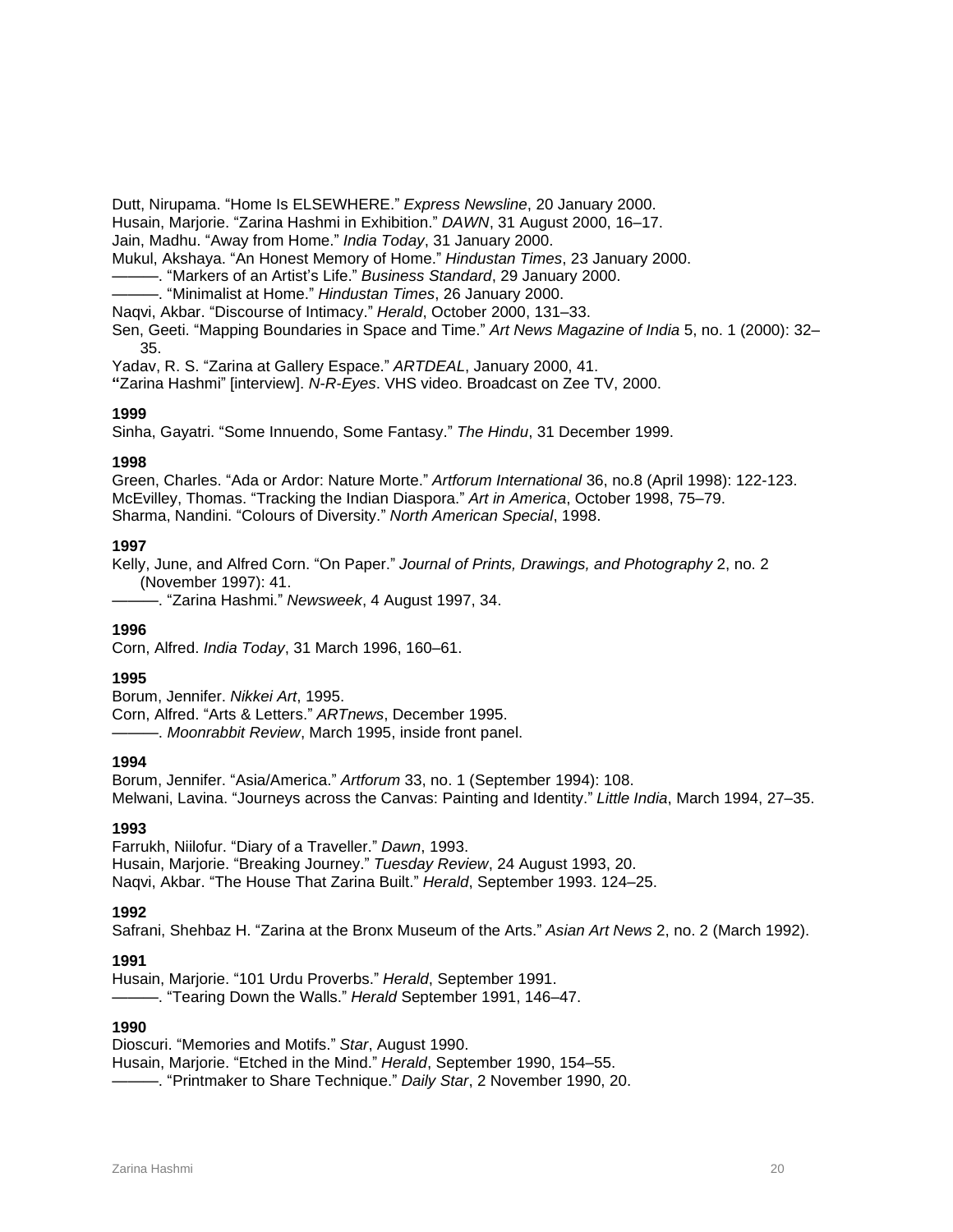Liebmann, Lisa. "Zarina's Balm." *Artforum* 26, no. 5 (January 1988): 74–76.

# **1987**

Raven, Arlene. "Remember." *Village Voice*, 26 May 1987, 101.

Shepard, Joan. "The Arts Community: Center Makes a Home for Art on Homeless." *Daily News*, 8 May 1987.

-. "Home Is Where the Art Is." Artspeak, 16 May 1987. Shere, Charles. *Tribune*, 9 March 1987.

# **1986**

Ahmed, Tehmina. "Paper Chase." *Star*, 2 January 1986, 7. Chaitanya, Krishna. "Art of Paper & Thread." *Hindustan Times*, 20 January 1986. "The Glory in Paper." *Times of India*, 20 January 1986. Lal, Lakshmi. "A Metaphor in Full Bloom." *Times of India*, 2 February 1986. Lipps, Lacey. *Taste*, 19 November 1986.

# **1985**

Husain, Marjorie. "Pulpitations." *Herald*, June 1985, 80–82. Javeri, Rabiya. "Artist with a Mission." *Dawn*, 27 December 1985, 3. Zaman, Hameed. "A Touch of Spiritual Rationale." *DAWN*, 1985.

# **1983**

Cohen, Ronny. "Paper Routes." *ARTnews* 82, no. 8 (October 1983): 79–85. Saint-Gilles, Amaury. "Art: People and Places." *Mainichi Daily News*, 14 May 1983.

### **1982**

Das Gupta, Chidananda. "Indian Painters in a Global Village." *Span*, November 1982, 40–44.

Degener, Patricia. "Artists Discover a New Medium in an Ancient Craft Tradition." *St. Louis Post*, 15 August 1982.

———. "New Editions." *ARTnews* 81, no. 7 (September 1982).

"Lukewarm Show by Émigré Artists." *Times of India*, 14 December 1982. Rickey, Carrie. "Why Women Don't Express Themselves." *Village Voice* 27, no. 44 (2 November 1982). Sarwar, Beena. "Zarina Hashmi—A Passion for Paper." *Star*, 13 May 1982. Shahani, Roshan. "Statement & Lyric." *Indian Express*, 12 December 1982.

Singh, Patwant. "Zarina Hashmi: In Love with Paper." *Design*, January 1982, 47–49.

# **1981**

Lal, Lakshmi. "An Island of Feminist Art." *Times of India*, 26 July 1981, 5. ———. *Print Collector's Newsletter* 12, no. 4 (September 1981).

# **1978**

Nath, Aman. "Geometric Juggling." *India Today*, 1 April 1978, 76.

# **1974**

"ARTS." *Democratic World*, 17 January 1974.

# **1972**

Karaka, Ratan. "Zarina's Whites against Blacks." *Indian Express*, 20 October 1972. "The Prints as Technologies." *Link*, 15 October 1972, 38–39.

# **1971**

Karaka, Ratan. "Graphic Artist." *Current*, 1971. Malik, Harji. "Zarina Hashmi." *Eve's Weekly*, 9 January 1971.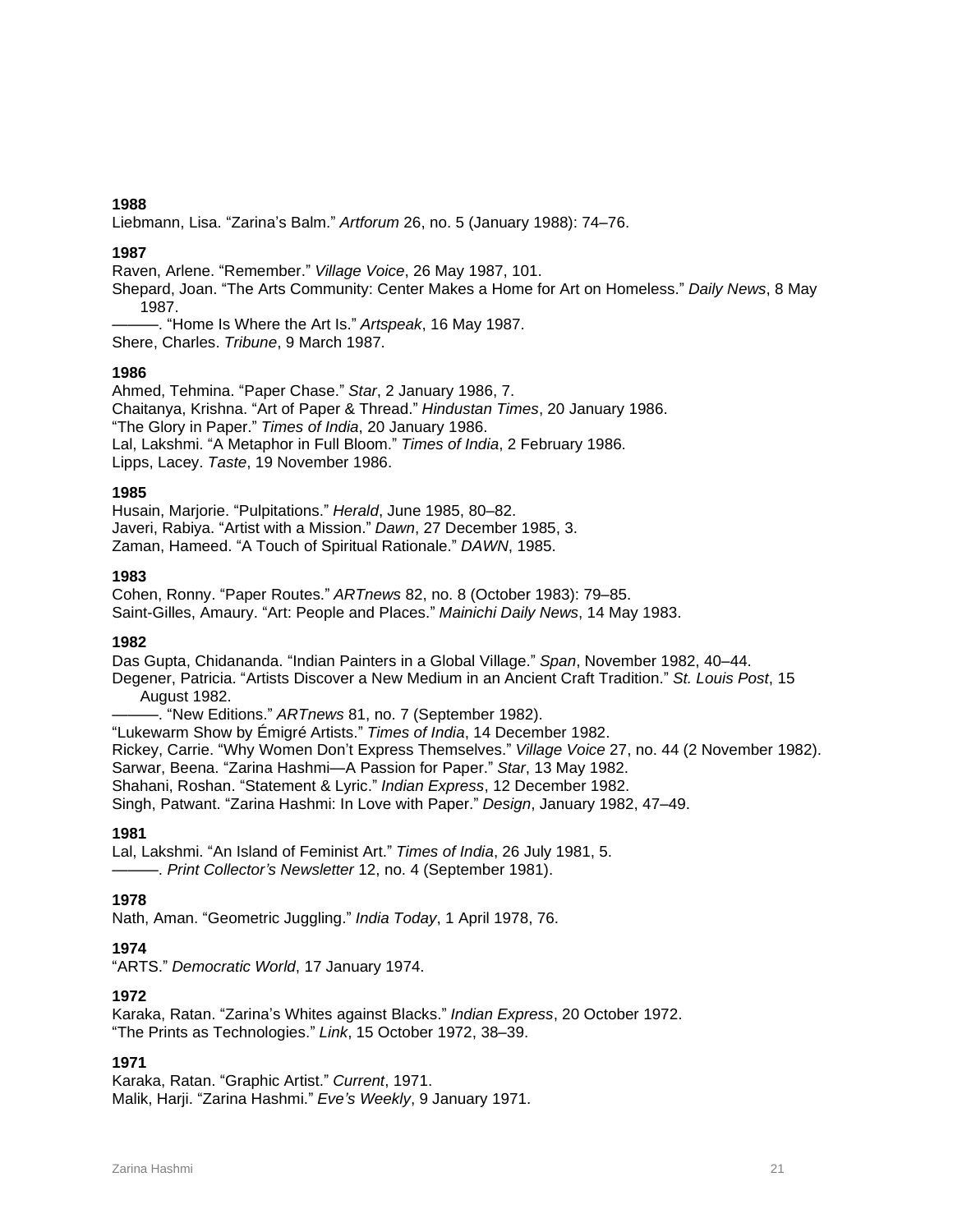"Superb Serigraphs by Zarina." *Statesman*, 15 December 1971.

### **1970**

Malik, Harji. "Exhibition of Graphics Impressive." *Indian Express*, 17 December 1970. ———. "Graphics." *Blitz*, 19 December 1970.

———. "Refreshing Graphic Compositions." *Times of India*, 20 September 1970.

———. "Zarina's Prints." *Hindustan Times*, 21 September 1970.

*Bharat Jyoti*, 20 December 1970.

### **1968**

Malik, Harji. "The Artist in Her Studio." *Hindustan Times*, 1968.

### **COLLECTIONS**

Art Gallery of New South Wales, Sydney, Australia Art Institute of Chicago, Chicago, IL Baltimore Museum of Art, Baltimore, MD Bibliothèque Nationale, Paris, France British Museum, London, England Burger Collection, Hong Kong, People's Republic of China Chhatrapati Shivaji Maharaj Vastu Sangrahalaya—Jehangir Nicholson Collection, Mumbai, India Cleveland Clinic, Cleveland, OH Delaware Art Museum, Wilmington, DE Des Moines Art Center, Des Moines, IA Detroit Institute of Arts, Detroit, MI Devi Art Foundation, New Delhi, India Fukuoka Asian Art Museum, Fukuoka, Japan Guggenheim Abu Dhabi, Abu Dhabi, United Arab Emirates Hammer Museum, University of California at Los Angeles, Los Angeles, CA Harvard Art Museums, Cambridge, MA Hessel Museum of Art, Bard College, Annandale-on-Hudson, NY Hood Museum of Art, Dartmouth College, Hanover, NH Japan Foundation, Tokyo, Japan Joel and Lila Harnett Museum of Art, University of Richmond, Richmond, VA Library of Congress, Washington, DC Menil Collection, Houston, TX Metropolitan Museum of Art, New York, NY Mills College Art Museum, Oakland, CAMinneapolis Institute of Art, Minneapolis, MN Museum of Fine Arts, Houston, TX Museum of Modern Art, New York, NY Jordan National Gallery of Fine Arts, Amman, Jordan National Gallery of Modern Art, New Delhi, India Nelson-Atkins Museum of Art, Kansas City, MO New York Public Library, New York, NY Philadelphia Museum of Art, Philadelphia, PA Saint Louis Art Museum, St. Louis, MO Samdani Art Foundation, Dhaka, Bangladesh San Francisco Museum of Modern Art, San Francisco, CA Smithsonian American Art Museum, Washington, D.C. Solomon R. Guggenheim Museum, New York, NY Tate Modern, London, England